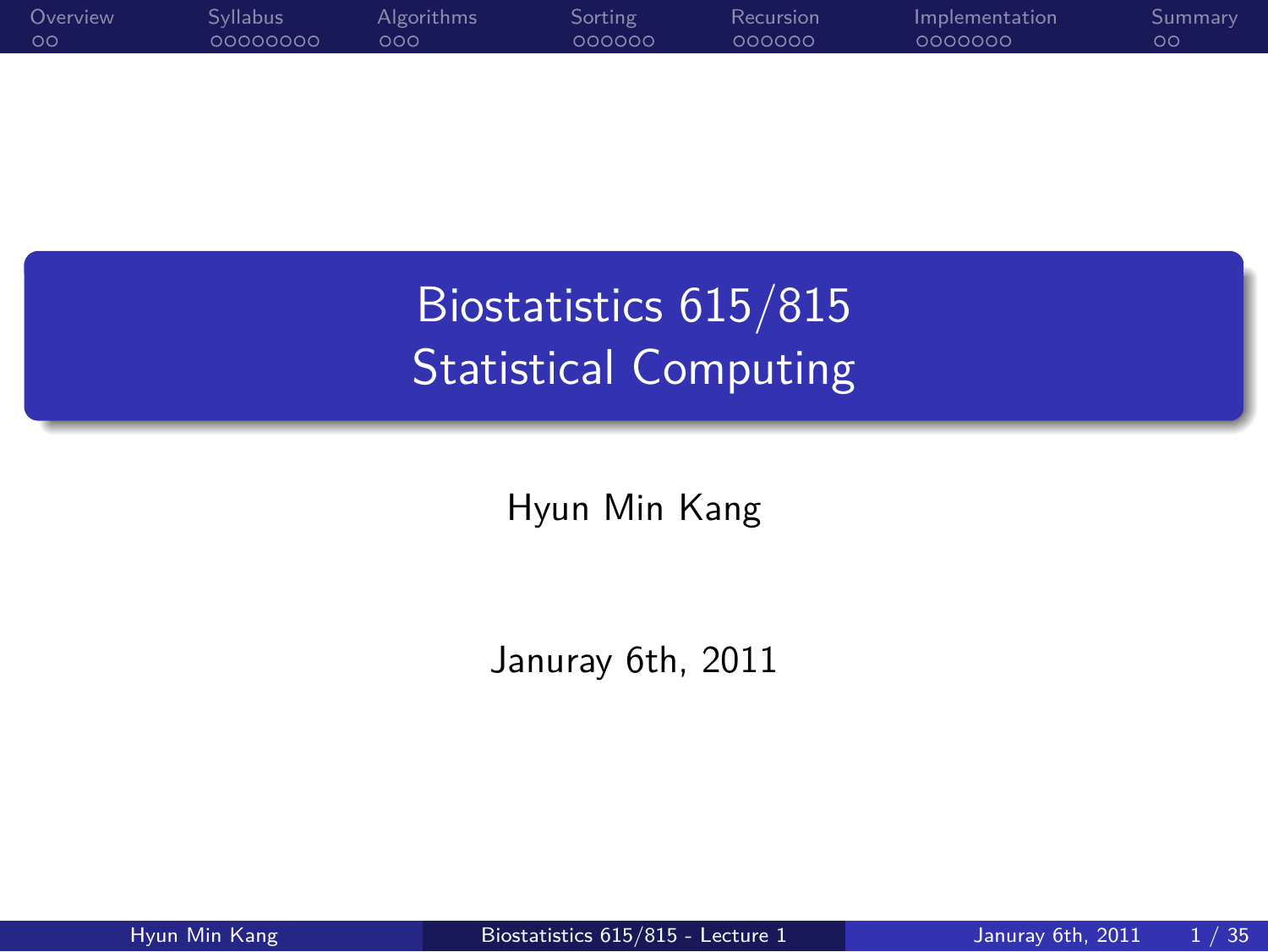#### Overview<br>©○ Syllabus<br>00000000 Algorithms<br>000 Sorting<br>000000 Recursion<br>000000 Implementation<br>0000000 Summary<br>00 **Objectives**

- *•* Understanding computational aspects of statistical methods.
	- $\checkmark$  Estimate computational time and memory required
	- $\checkmark$  Understand how the method scales with data size
- *•* Learning practical skills for efficient implementation of methods.
	- $\sqrt{\phantom{a}}$  Determine appropriate data structure for implmentation
	- $\checkmark$  Make use of existing libraries when useful.
	- $\checkmark$  Implement one's own library / routine when necessary
- *•* Developing algorithmic perspective for improving analytic methods.
	- $\sqrt{\phantom{a}}$  Approximation algorithms for computationally intractable problems.
	- $\checkmark$  Computational improvement of existing methods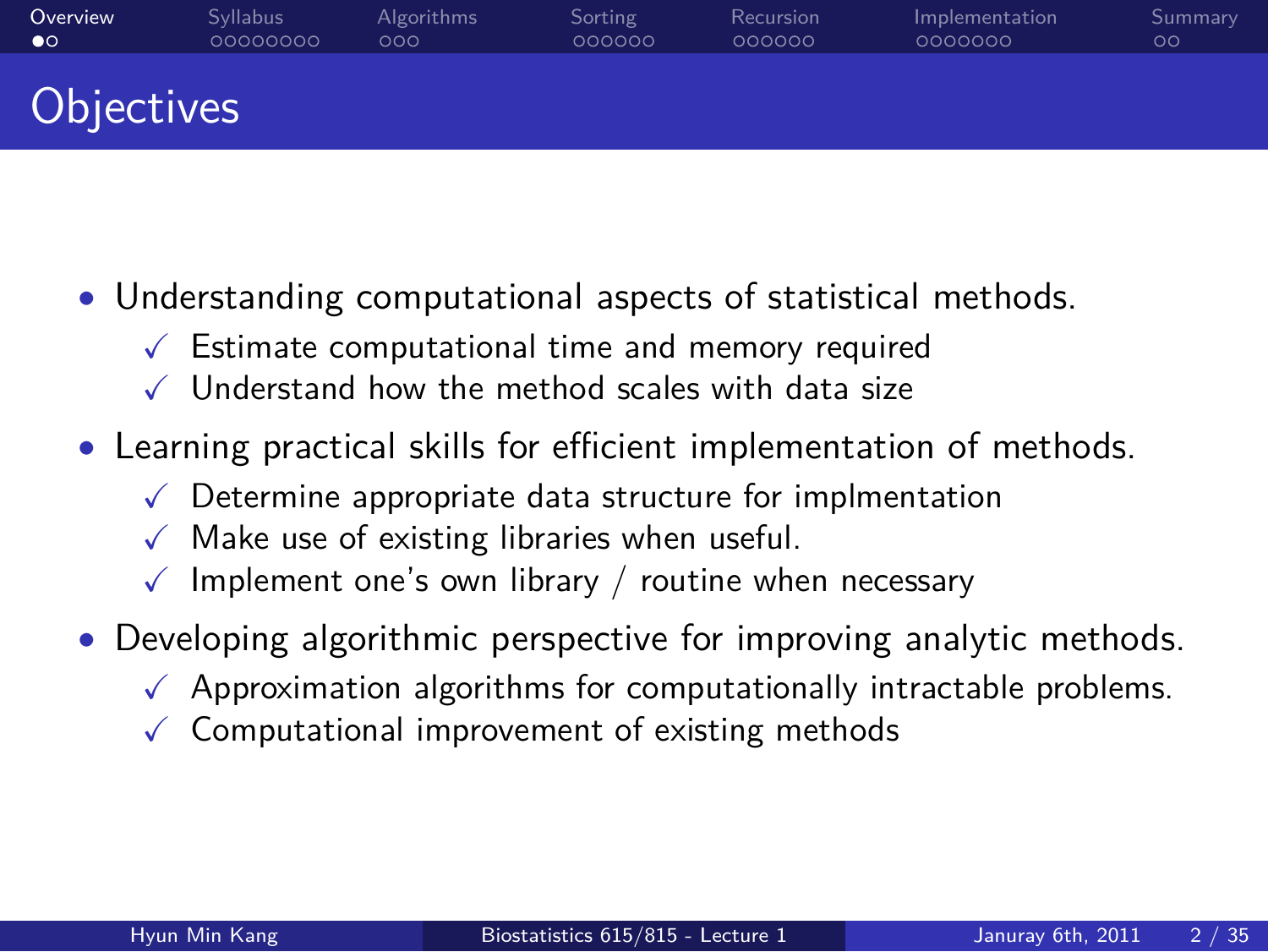#### Overview<br>○● Syllabus<br>00000000 Algorithms<br>000 Sorting<br>000000 Recursion<br>000000 Implementation<br>0000000 Why Study Statistical "Computing"?

- *•* Statistical methods need to "compute" from data.
	- $\checkmark$  Need to understand computation for better interpretation of the results.
- *•* Computational efficiency is critical for large-scale data analysis
	- $\checkmark$  In genomic data analysis, more accurate methods are often not used in practice due to prohibitive computational cost.
	- $\checkmark$  Many algorithms works "in principle", but almost impossible to run with large-scale data due to exponential time complexity with data size.
- *•* Many statistical methods require "optimization" or "randomization"
	- $\checkmark$  Logistic regression
	- $\checkmark$  Maximum-likelihood estimation
	- $\sqrt{\phantom{a}}$  Bootstrapping
	- X Markov-chain Monte Carlo (MCMC) methods

Summary<br>00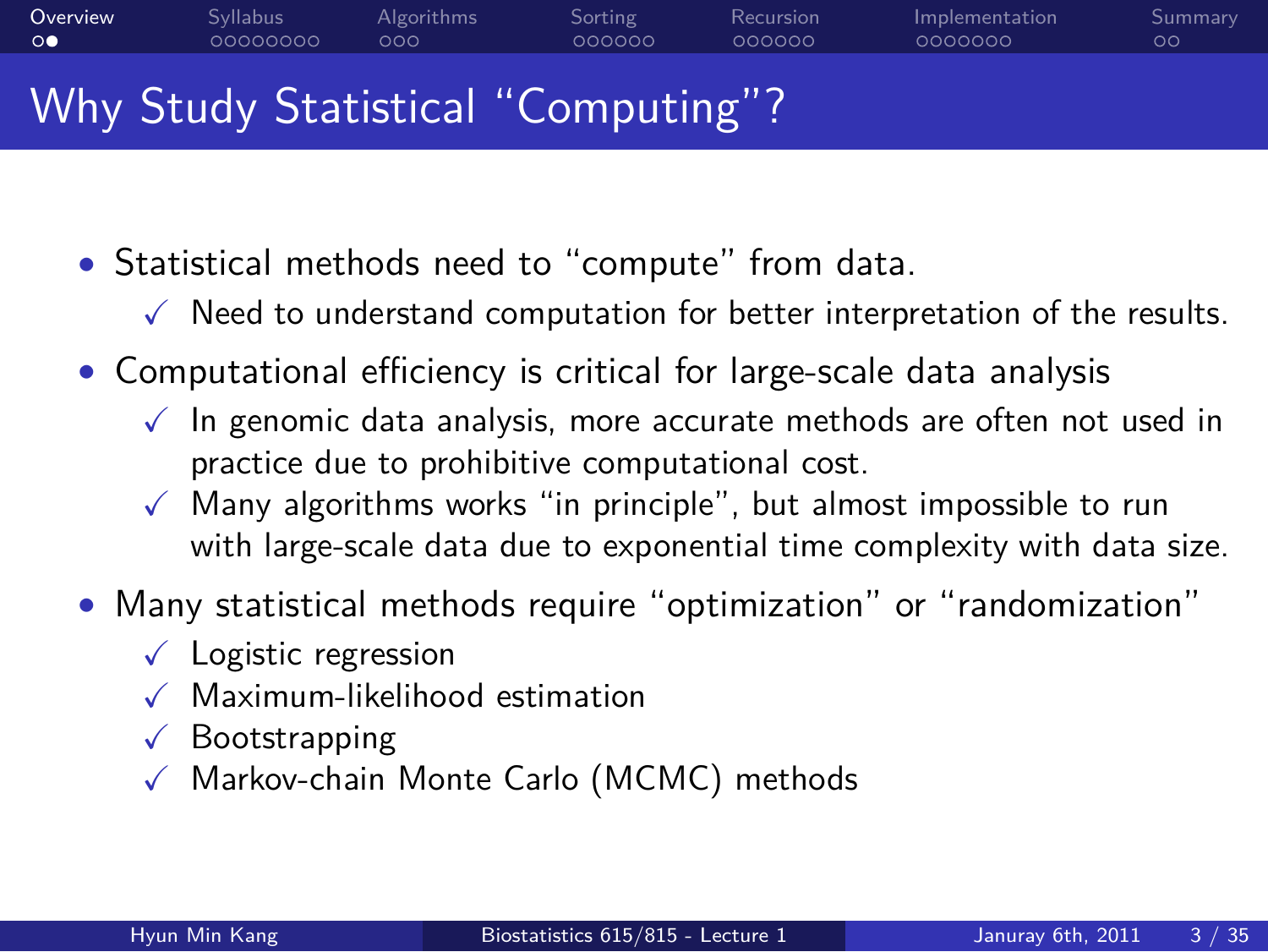#### Overview<br>00 Syllabus<br>● 0000000 Algorithms<br>000 Sorting<br>000000 Recursion<br>000000 Implementation<br>0000000 Summary<br>00 What Will Be Covered?

# 1. Algorithms 101

- *•* Computational Time Complexity
- *•* Sorting
- *•* Divide and Conquer Algorithms
- *•* Searching
- *•* Key Data Stucture
- *•* Dynamic Programming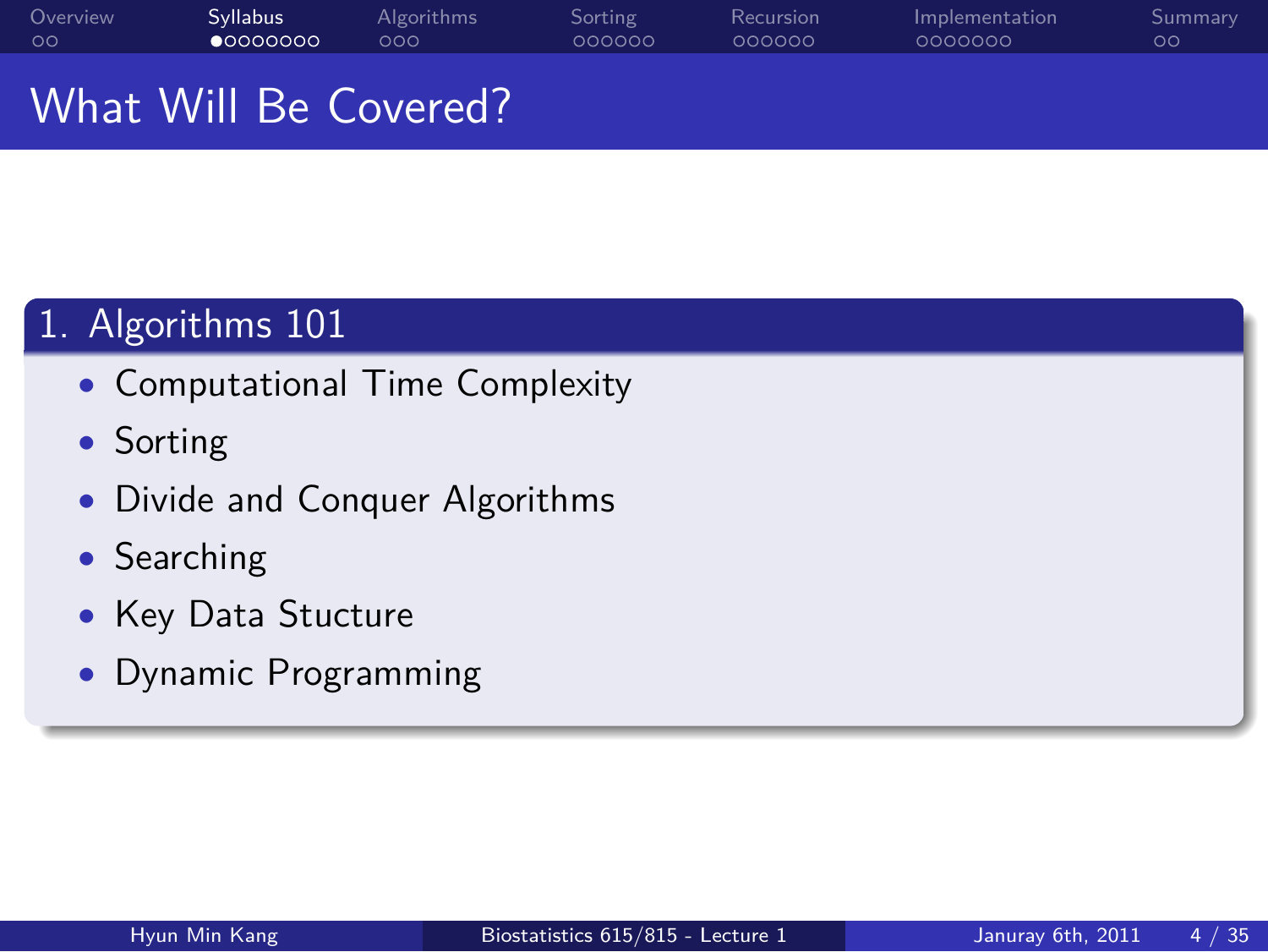#### Overview<br>00 Syllabus<br>0000000 Algorithms<br>000 Sorting<br>000000 Recursion<br>000000 Implementation<br>0000000 Summary<br>00 What Will Be Covered?

### . 2. Matrices and Numerical Methods ..

- *•* Matrix decomposition (LU, QR, SVD)
- *•* Implementation of Linear Models
- *•* Numerical optimizations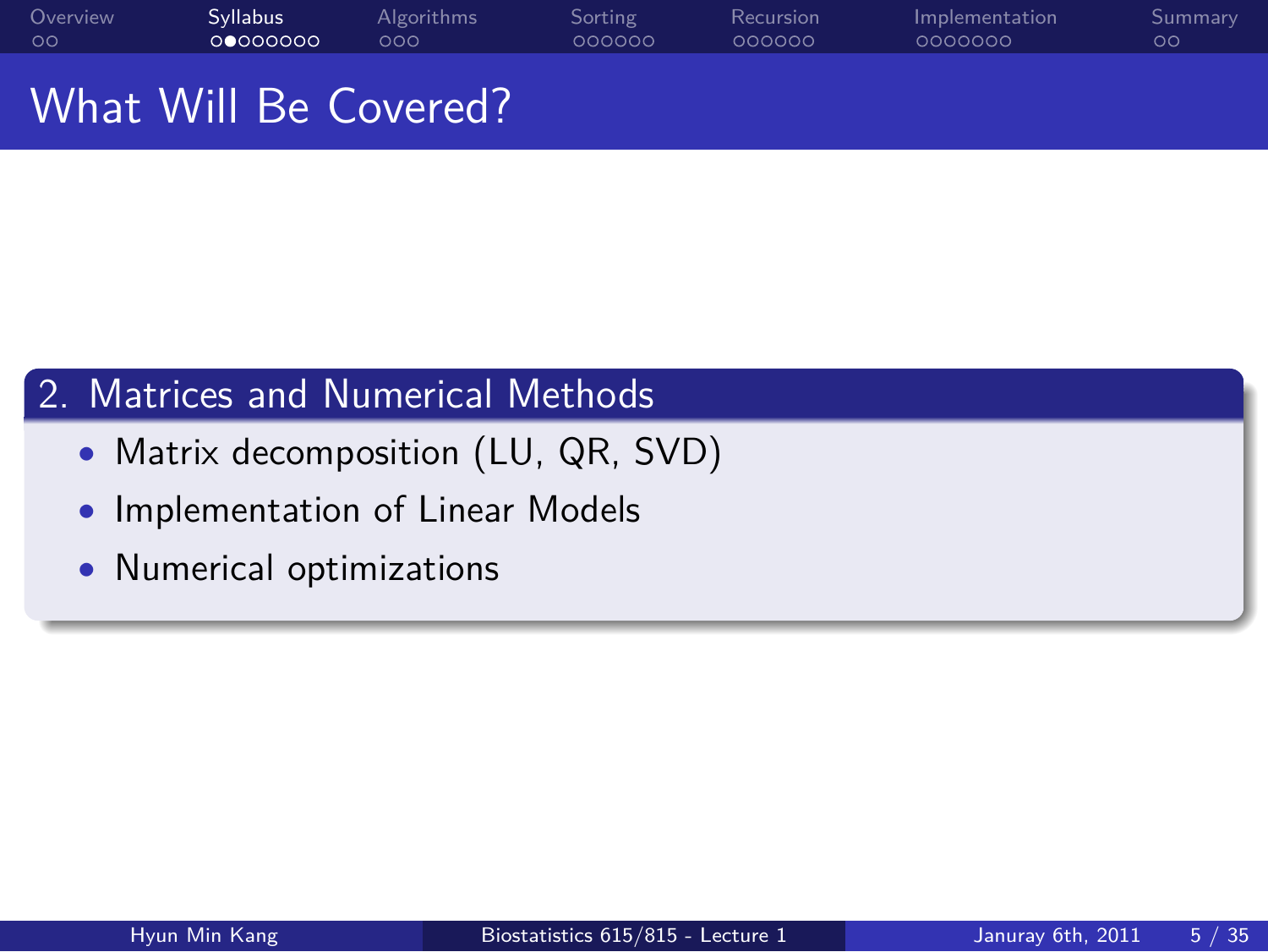#### Overview<br>00 Syllabus<br>00000000 Algorithms<br>000 Sorting<br>000000 Recursion<br>000000 Implementation<br>0000000 Summary<br>00

What Will Be Covered?

3. Advanced Statistical Methods

- *•* Hidden Markov Models
- *•* Expectation-Maximization
- *•* Markov-Chain Monte Carlo (MCMC) Methods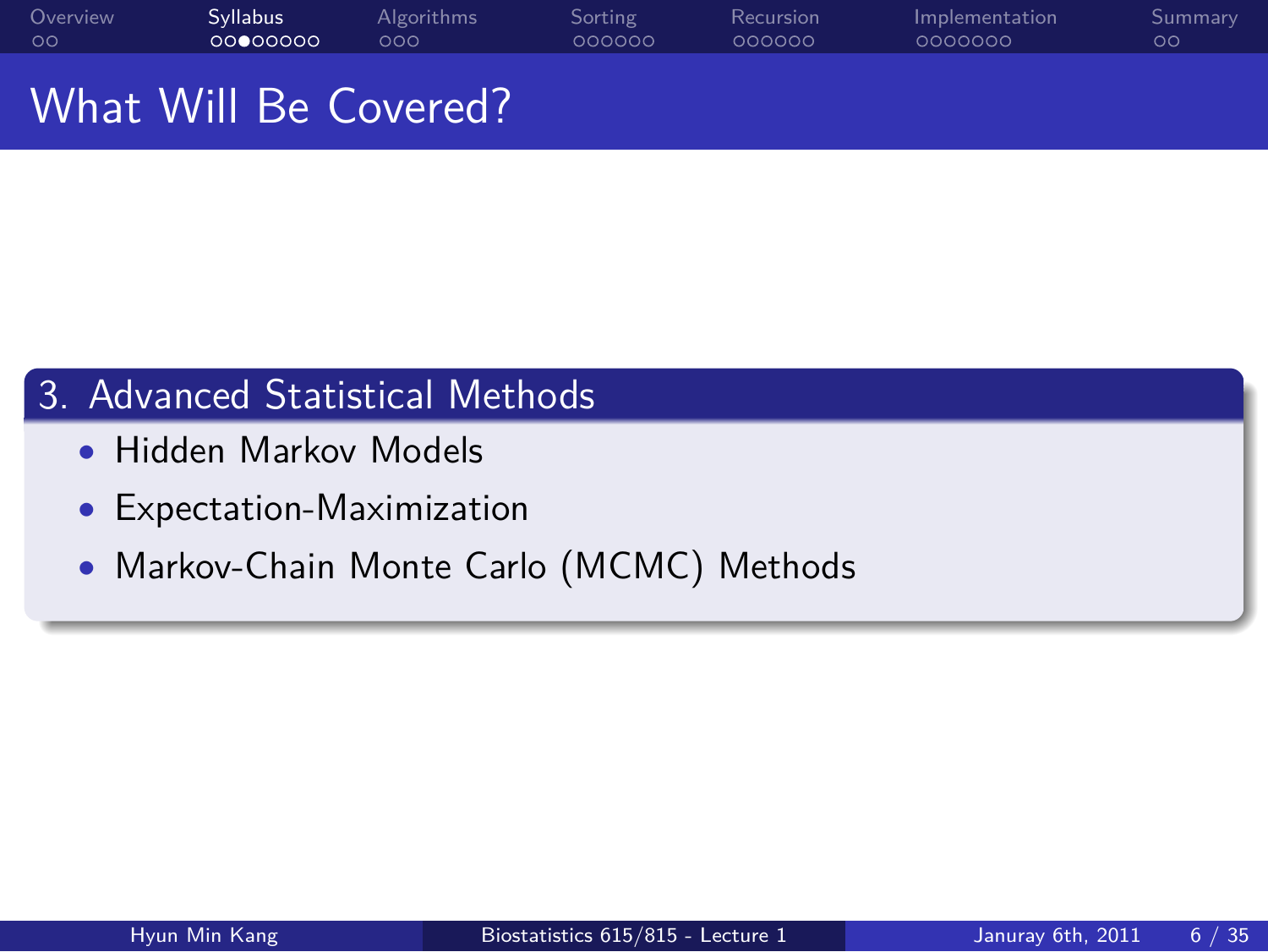#### **Textbooks**

Overview<br>00

## Required Textbook

Syllabus<br>000**0**0000

- *• "Introduction to Algorithms"*
	- $\checkmark$  by Cormen, Leiserson, Rivest, and Stein (CLRS)

Sorting<br>000000

.. .

Recursion<br>000000

Implementation<br>0000000

Summary<br>00

 $\checkmark$  Third Edition, MIT Press, 2009

Algorithms<br>000

# . Optional Textbooks ..

- *• "Numerical Recipes"*
	- $\checkmark$  by Press, Teukolsky, Vetterling, and Flannery
	- $\sqrt{ }$  Third Edition, Cambridge University Press, 2007
- *• "C++ Primer Plus"*
	- $\checkmark$  by Stephen Prata
	- $\checkmark$  Fifth Edition, Sams, 2004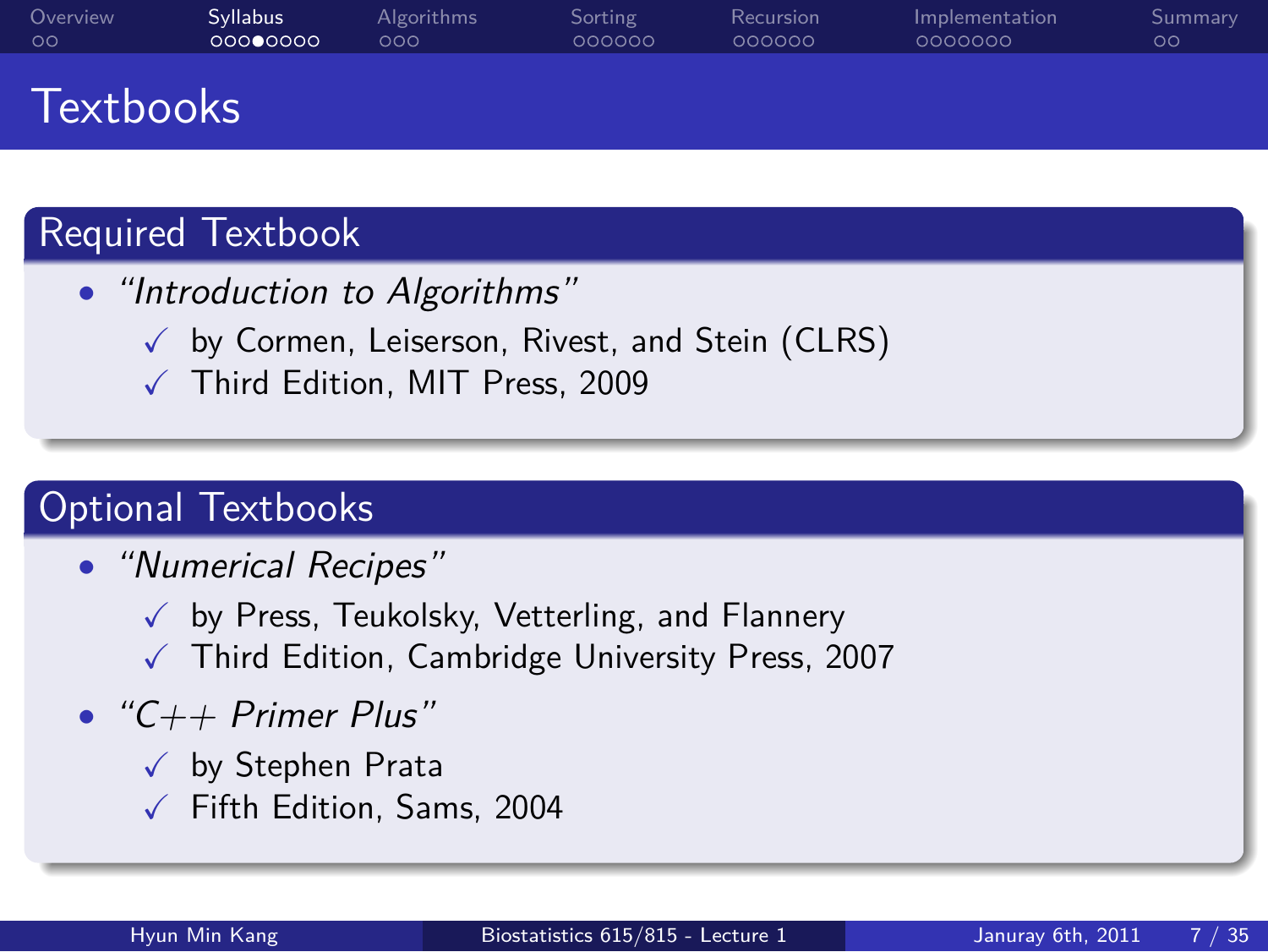#### Overview<br>00 Syllabus<br>00000000 Algorithms<br>000 Sorting<br>000000 Recursion<br>000000 Implementation<br>0000000 Summary<br>00

#### Assignments

### . BIOSTAT615 ..

- *•* Weekly Assignments 50%
- *•* Midterm Exam 20%
- *•* Final Exam 30%

### . BIOSTAT815 ..

- *•* Weekly Assignments 33%
- *•* Midterm Exam 14%
- *•* Final Exam 20%
- *•* Projects, to be completed in pairs 33%

.. .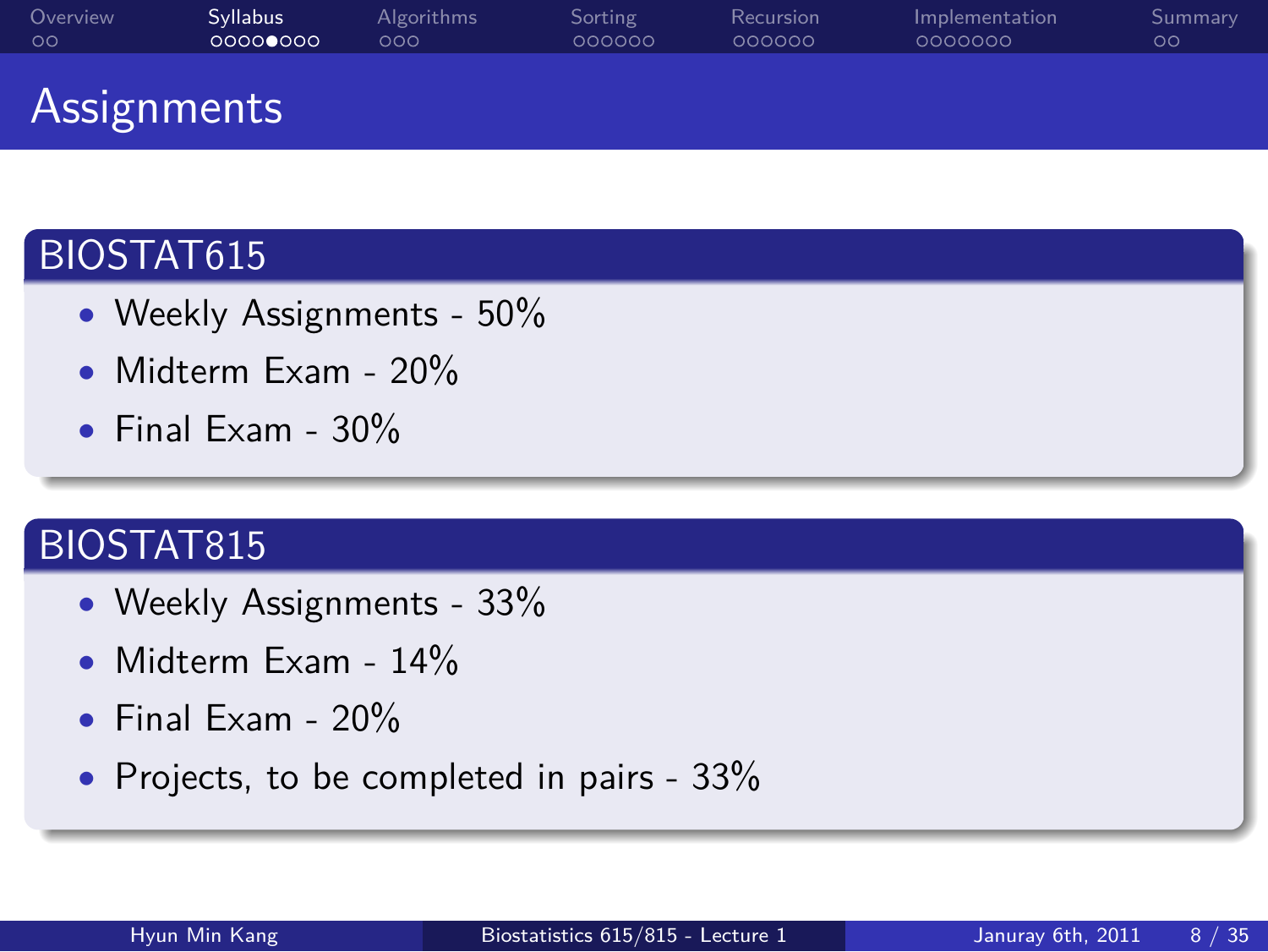#### Target Audiences

Syllabus<br>00000000

### . BIOSTAT615 ..

Overview<br>00

*•* Programming experience is not required

Algorithms<br>000

*•* Those who do not have previous programming experience should expect to spend additional time studying and learning to be familiar with a programming language during the coursework.

.. .

Sorting<br>000000

Recursion<br>000000

Implementation<br>0000000

Summary<br>00

### . BIOSTAT815 ..

- *•* Students should be familiar with programming languages, so that they can accomplish class project.
- *•* List of suggested projects will be announced shortly.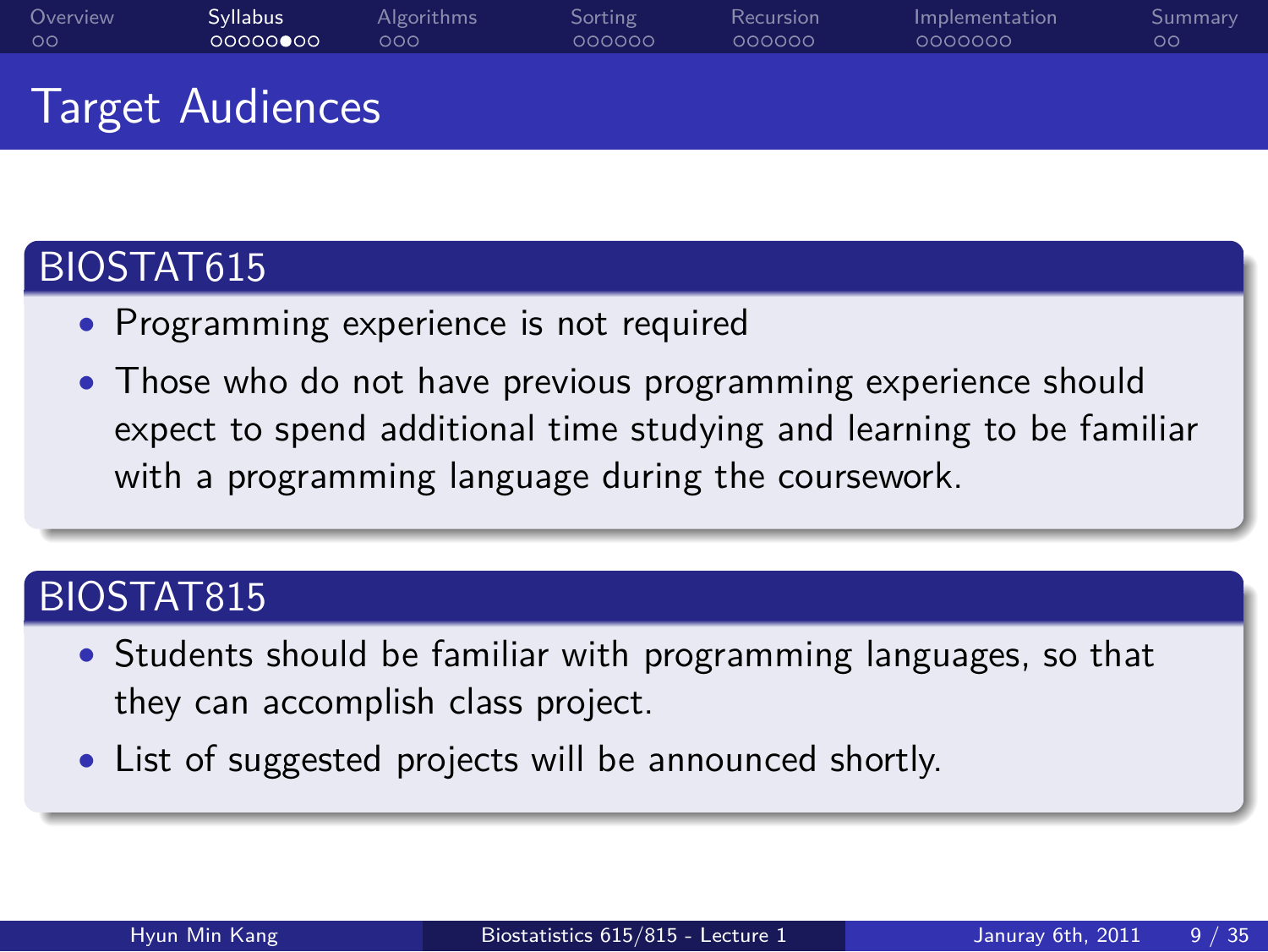#### Overview<br>00 Syllabus<br>000000**0**0 Algorithms<br>000 Sorting<br>000000 Recursion<br>000000 Implementation<br>0000000  $\frac{\mathsf{Sum}}{\mathsf{OO}}$

Choice of Programming Language

- *•* C++ is preferred.
- *•* C or Java is acceptable, but may require additional work.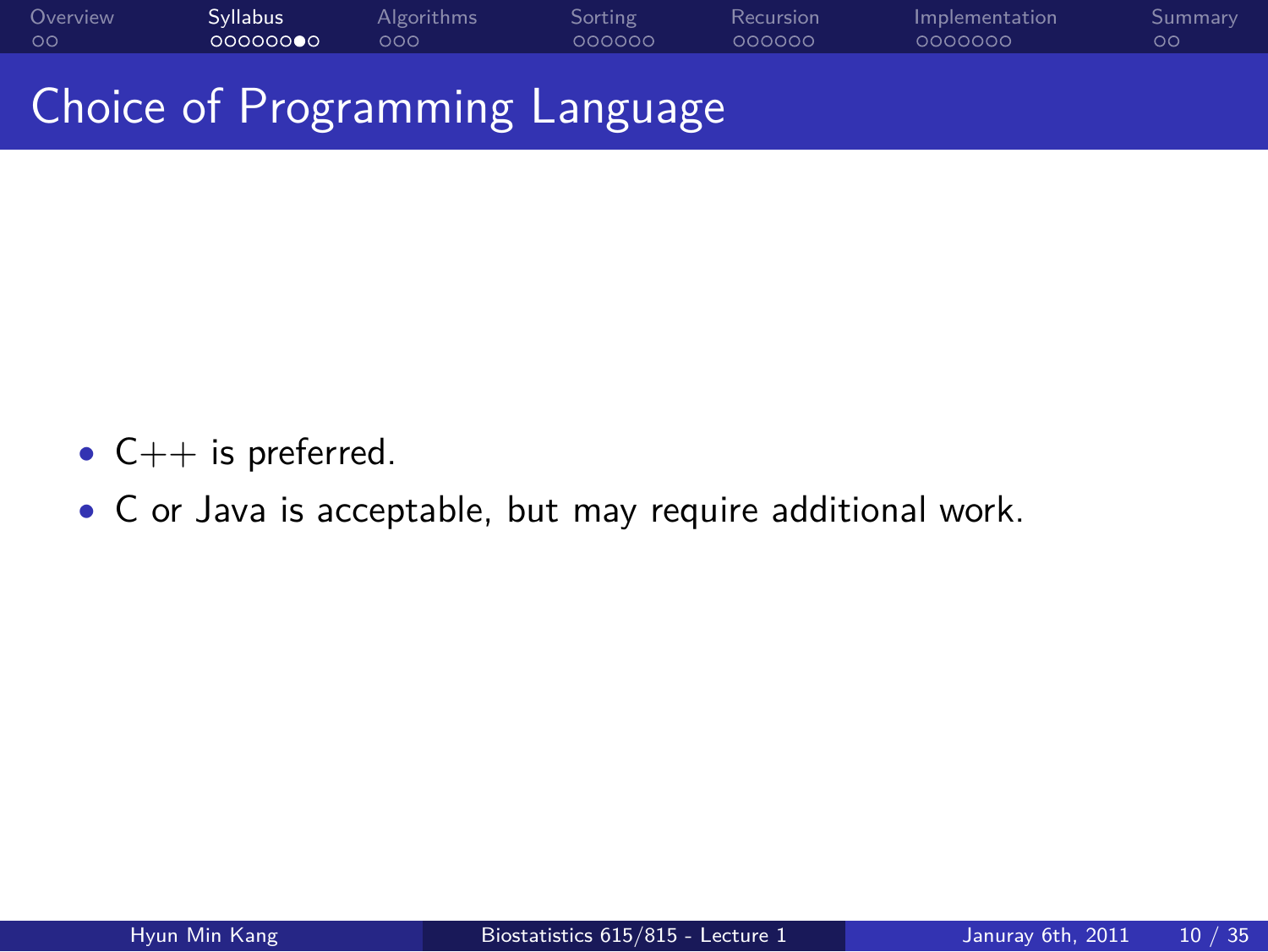#### Overview<br>00 Syllabus<br>0000000 Algorithms<br>000 Sorting<br>000000 Recursion<br>000000 Implementation<br>0000000 Summary<br>00 More information

### Office hours

*•* Fill-in doodle poll at *http://doodle.com/7z2mqvft8cdhh4bn*

.. .

# . Course Web Page ..

- *•* Visit
	- X *http://genome.sph.umich.edu/wiki/Biostatistics 615/815*
	- X or *http://goo.gl/9DoFo*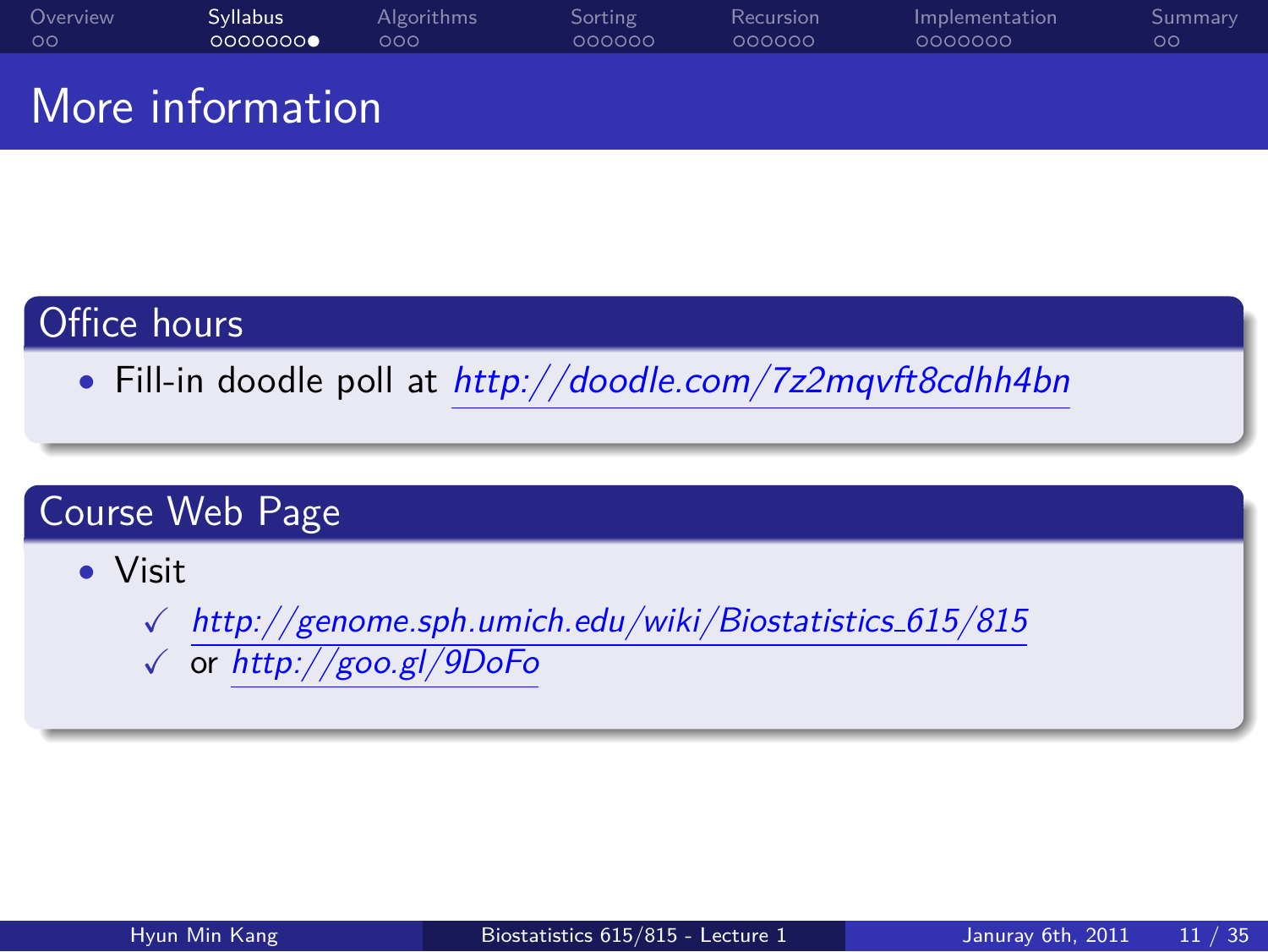#### Overview<br>00 Syllabus<br>00000000 Algorithms<br>●○○ Sorting<br>000000 Recursion<br>000000 Implementation<br>0000000

#### Algorithms

### An Informal Definition

- *•* An **algorithm** is a sequence of well-defined computational steps
- *•* that takes a set of values as **input**
- *•* and produces a set of values as **output**

# Key Features of Good Algorithms

- *•* Correctness
- $\checkmark$  Algorithms must produce correct outputs across all legitimate inputs

.. .

- *•* Efficiency
	- $\checkmark$  Time efficiency : Consume as small computational time as possible.
	- $\checkmark$  Space efficiency : Consume as small memory / stroage as possible
- *•* Simplicity
	- $\checkmark$  Concise to write down & Easy to interpret.

Summary<br>00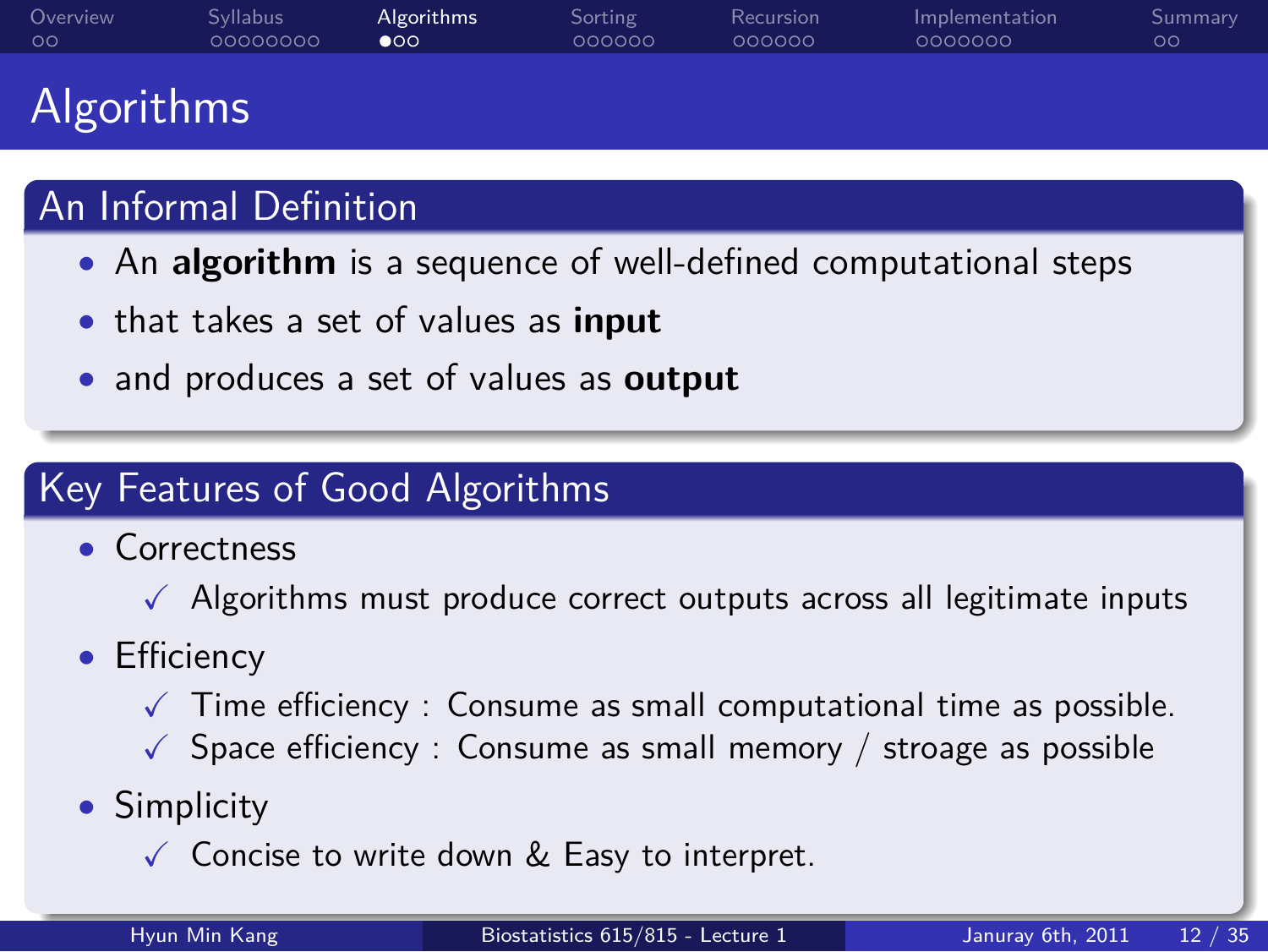#### Overview<br>00 Syllabus<br>00000000 Algorithms<br>०**०**० Sorting<br>000000 Recursion<br>000000 Implementation<br>0000000 Summary<br>00

An Informal Example

# . Old MacDonald Song ..

. *http://www.youtube.com/watch?v=7 mol6B9z00*

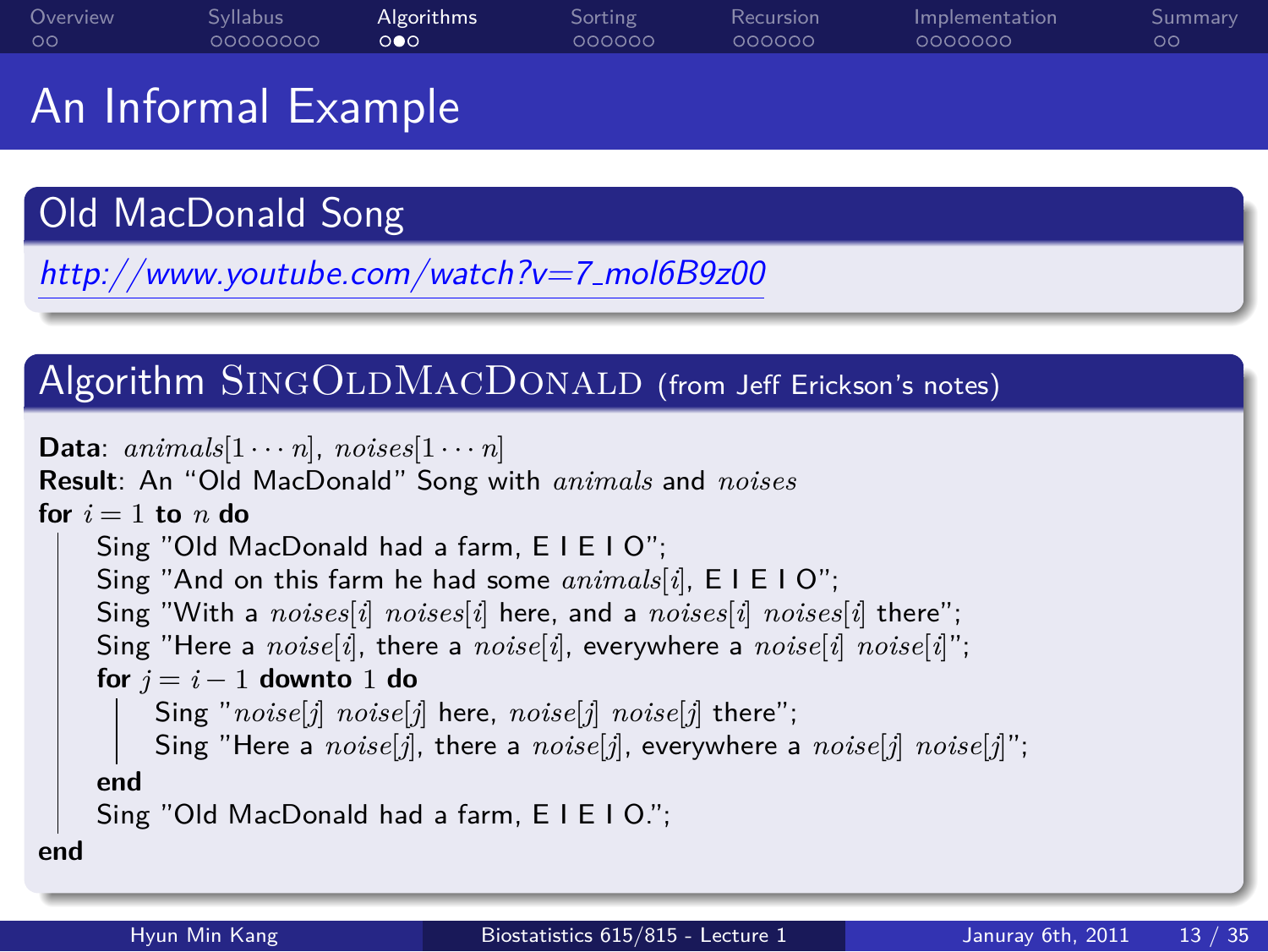#### Analysis of Algorithm SINGOLDMACDONALD

Algorithms<br>000

### . Correctness ..

Syllabus<br>00000000

Overview<br>00

*•* Need a formal definition of the "Old MacDonald" song for proof.

Sorting<br>000000

Recursion<br>000000

Implementation<br>0000000

Summary<br>00

*•* Prove by showing the algorithm produces the same song with the formal definition

.. .

# . Time Complexity ..

- *•* Count how many words the algorithm produces
- *•* For each *i*
	- *•* First four lines produces 41 words
	- *•* Two lines of inner loop produces 16 words for each *j*
	- *•* The last line produces 10 words

• 
$$
T(n) = \sum_{i=1}^{n} (51 + \sum_{j=1}^{i-1} 16) = 43n + 8n^2
$$
 words are produced.

• Asymptotic complexity of  $T(n) = \Theta(n^2)$ .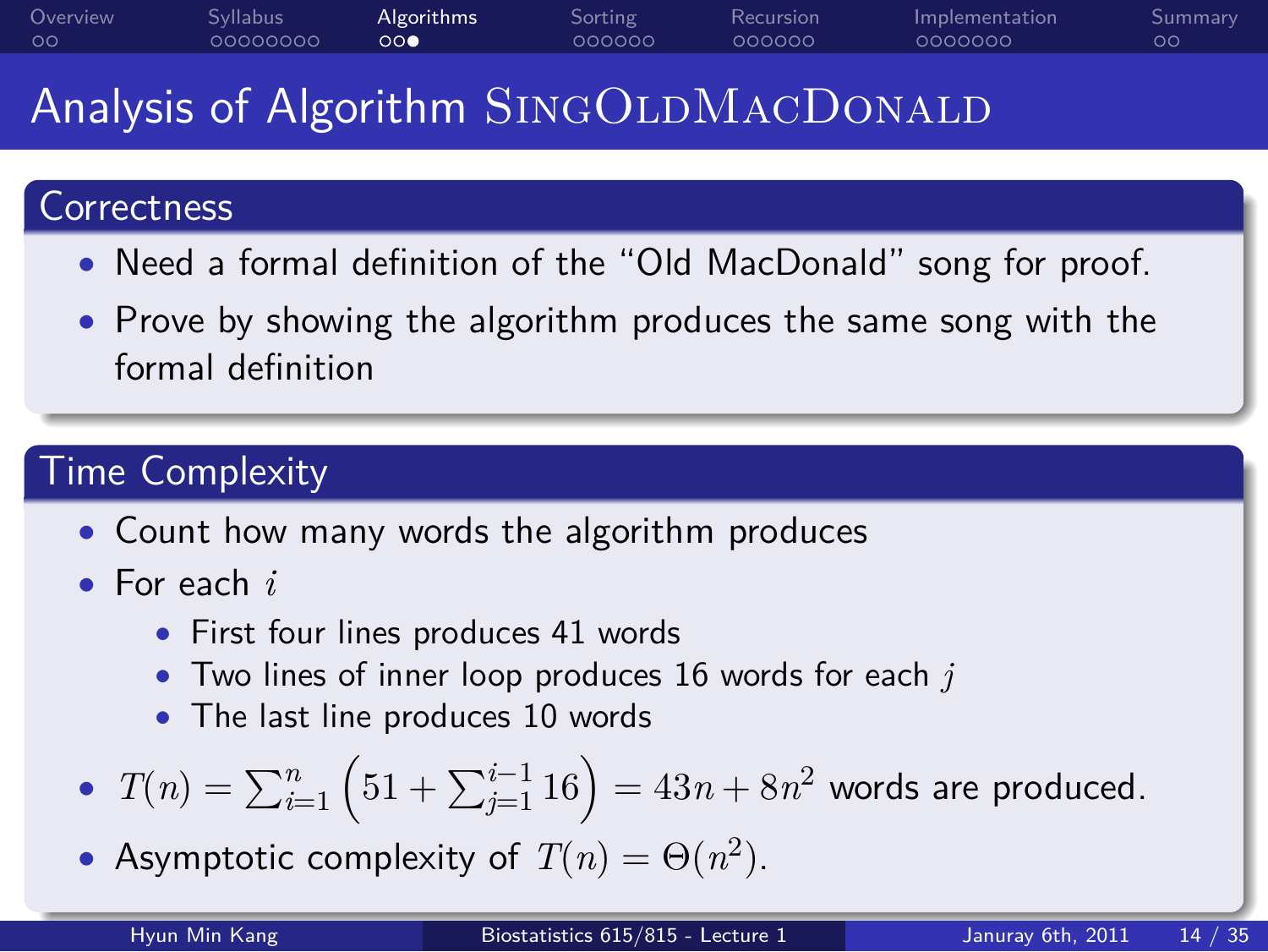#### Sorting - A Classical Algorithmic Problem

Algorithms<br>000

# . The Sorting Problem ..

Syllabus<br>00000000

Overview<br>00

Input A sequence of  $n$  numbers.  $A[1 \cdots n]$ 

.. . Output A permutation (reordering)  $A'[1 \cdots n]$  of input sequence such that  $A'[1] \leq A'[2] \leq \cdots \leq A'[n]$ 

Sorting<br>● 00000

# Sorting Algorithms

- *•* Insertion Sort
- *•* Selection Sort
- *•* Bubble Sort
- *•* Shell Sort
- *•* Merge Sort
- .. . *•* Heapsort
- *•* Quicksort

Recursion<br>000000

Implementation<br>0000000

Summary<br>00

- *•* Counting Sort
- *•* Radix Sort
- *•* Bucket Sort
- *•* And much more..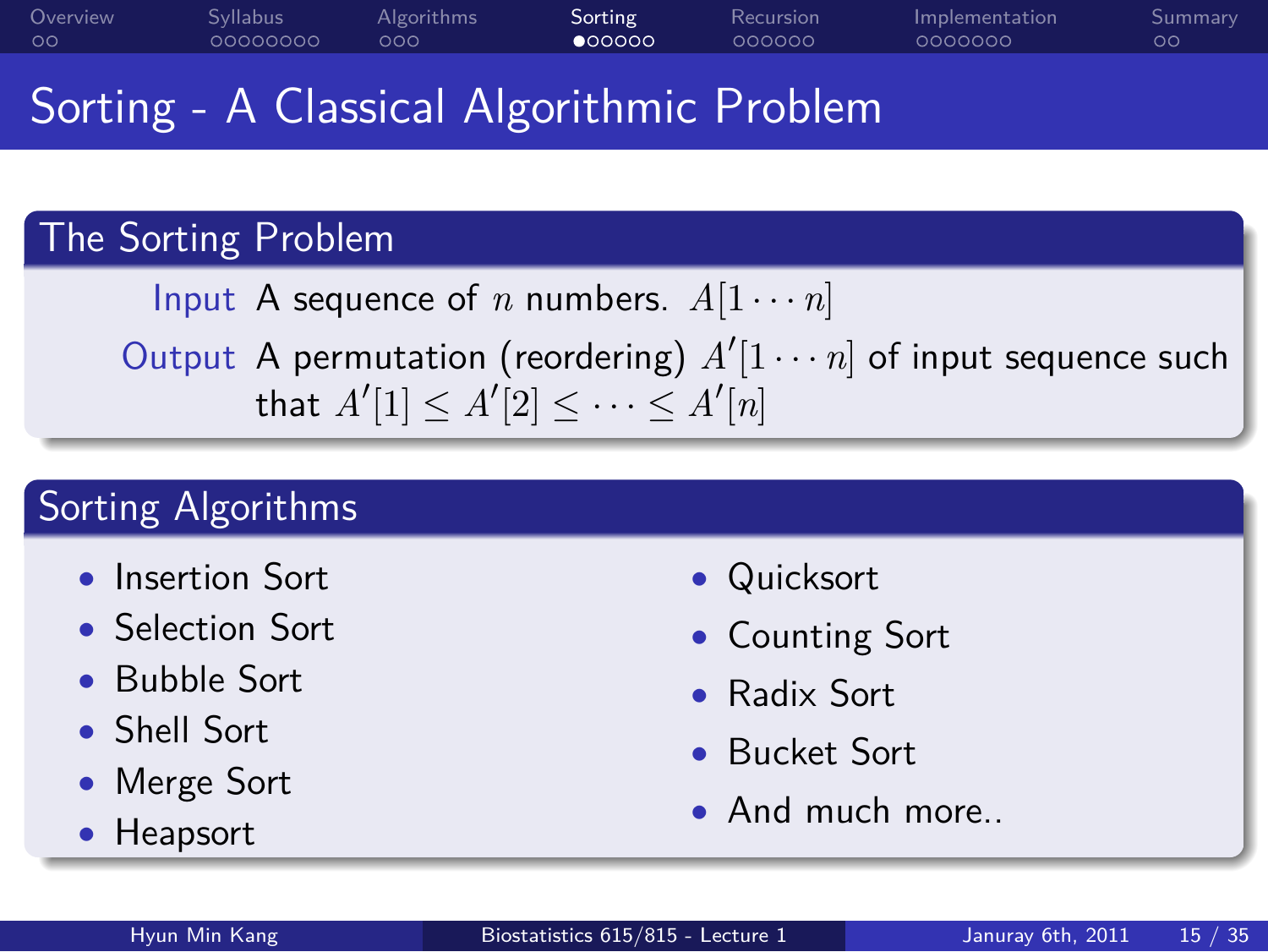Overview<br>00 . . . . . . . . Syllabus . . . Algorithms Sorting<br>000000 Recursion<br>000000 Implementation<br>0000000 Summary<br>00

A Visual Overview of Sorting Algorithms

*http://www.sorting-algorithms.com*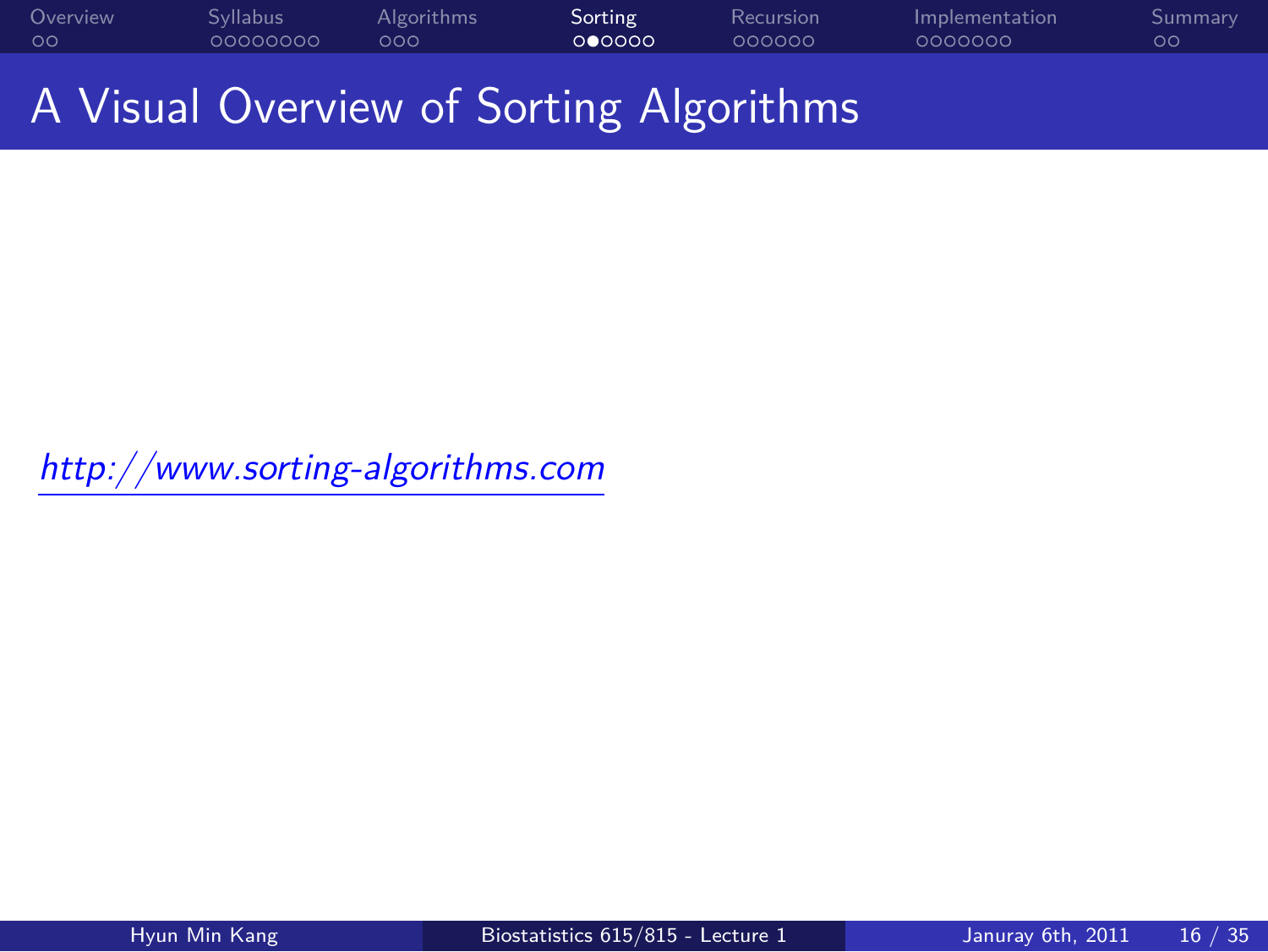#### Overview<br>00 Syllabus<br>00000000 Algorithms<br>000 Sorting<br>000000 Recursion<br>000000 Implementation<br>0000000 Summary<br>00 Insertion Sort

*http://www.sorting-algorithms.com/insertion-sort*

```
Algorithm INSERTIONSORT
.
end
.. .
Data: An unsorted list A[1 \cdots n]Result: The list A[1 \cdots n] is sorted
for j = 2 to n do
   key = A[j];i = j - 1;while i > 0 and A[i] > key do
      A[i+1] = A[i];i = i - 1;end
   A[i + 1] = key;Hyun Min Kang Biostatistics 615/815 - Lecture 1 Januray 6th, 2011 17 / 35
```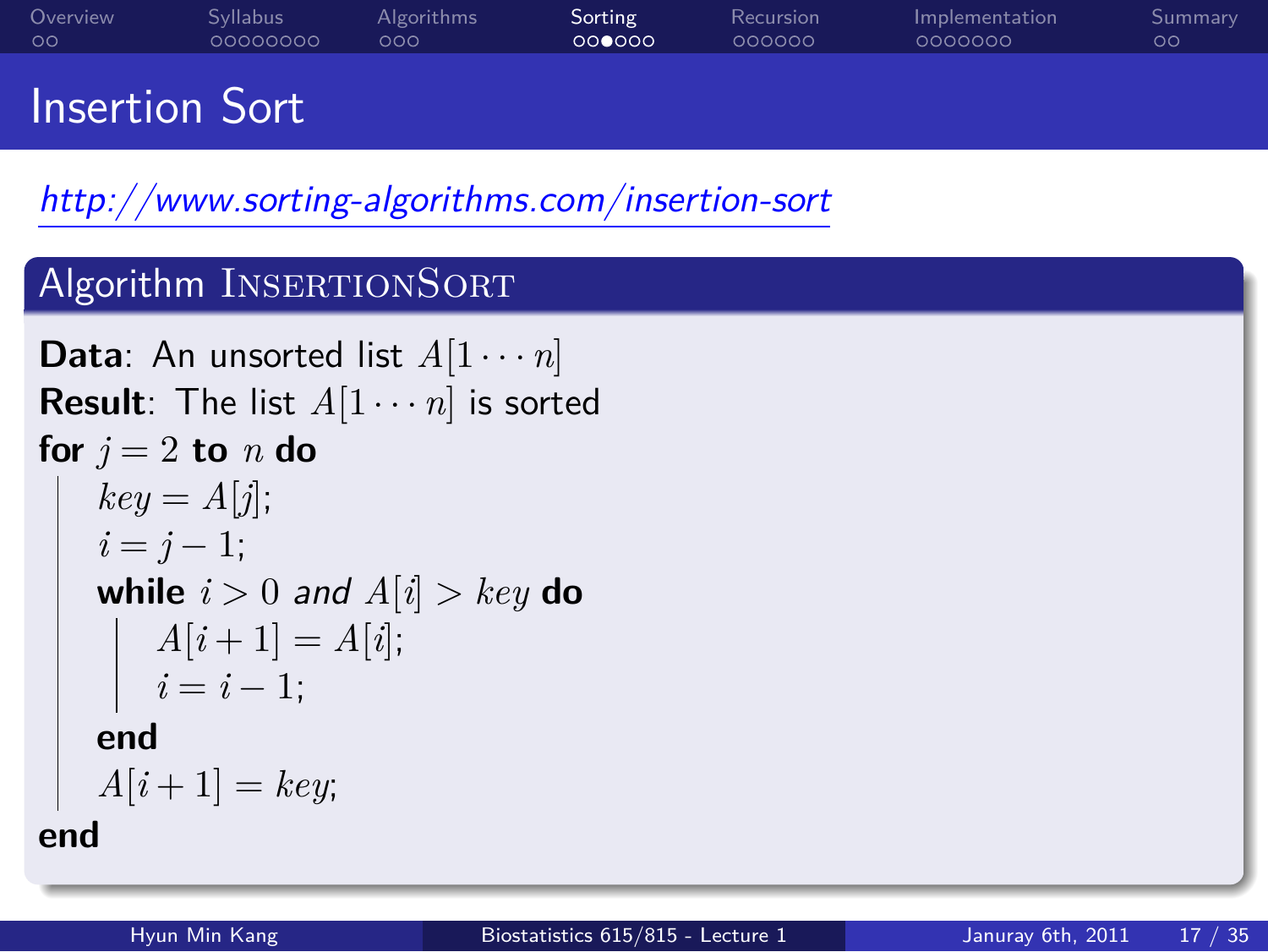#### Correctness of INSERTIONSORT

Algorithms<br>000

Syllabus<br>00000000

## Loop Invariant

Overview<br>00

At the start of each iteration,  $A[1 \cdots j-1]$  is loop invariant iff:

*• A*[1 *· · · j −* 1] consist of elements originally in *A*[1 *· · · j −* 1].

Sorting<br>000000

Recursion<br>000000

Implementation<br>0000000

Summary<br>00

•  $A[1 \cdots j-1]$  is in sorted order.

# . A Strategy to Prove Correctness ..

Initialization Loop invariant is true prior to the first iteration

Maintenance If the loop invariant is true at the start of an iteration, it remains true at the start of next iteration

.. .

.. . Termination When the loop terminates, the loop invariant gives us a useful property to show the correctness of the algorithm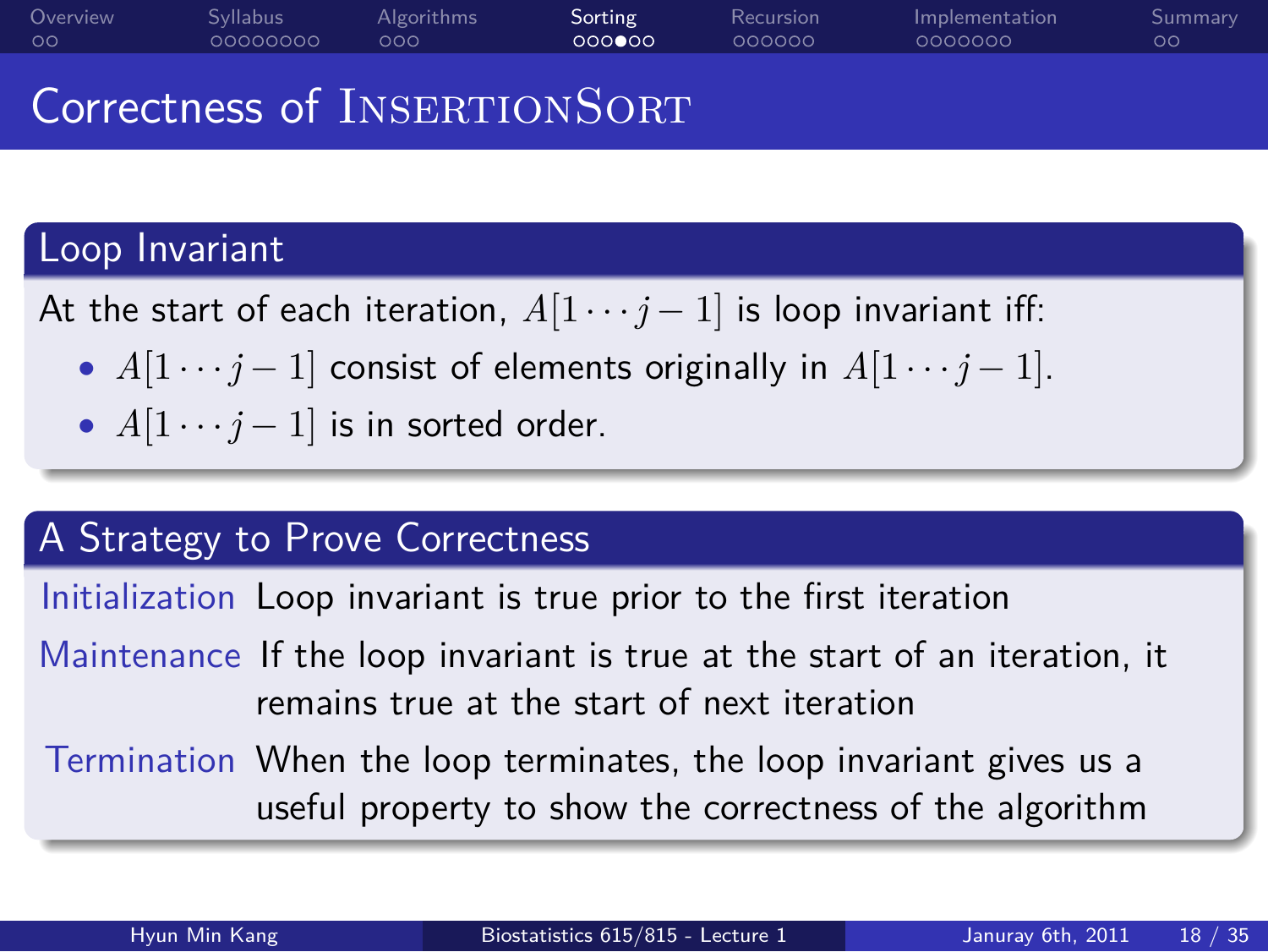#### Correctness Proof (Informal) of INSERTIONSORT

Sorting<br>000000

Recursion<br>000000

Implementation<br>0000000

 $\circ$ Summary

Algorithms<br>000

### . Initialization ..

Syllabus<br>00000000

Overview<br>00

• When  $j = 2$ ,  $A[1 \cdots j-1] = A[1]$  is trivially loop invariant.

### Maintenance

If  $A[1 \cdots j-1]$  maintains loop invariant at iteration *j*, at iteration  $j+1$ :

.. .

- $A[j+1\cdots n]$  is unmodified, so  $A[1\cdots j]$  consists of original elements.
- *• A*[1 *· · · i*] remains sorted because it has not modified.
- *• A*[*i* + 2 *· · · j*] remains sorted because it shifted from *A*[*i* + 1 *· · · j −* 1]
- .. . •  $A[i] \leq A[i+1] \leq A[i+2]$ , thus  $A[1 \cdots j]$  is sorted and loop invariant

.. . Hyun Min Kang Biostatistics 615/815 - Lecture 1 Januray 6th, 2011 19 / 35

### . Termination ..

.

• When the loop terminates  $(j = n + 1)$ ,  $A[1 \cdots j - 1] = A[1 \cdots n]$ maintains loop invariant, thus sorted.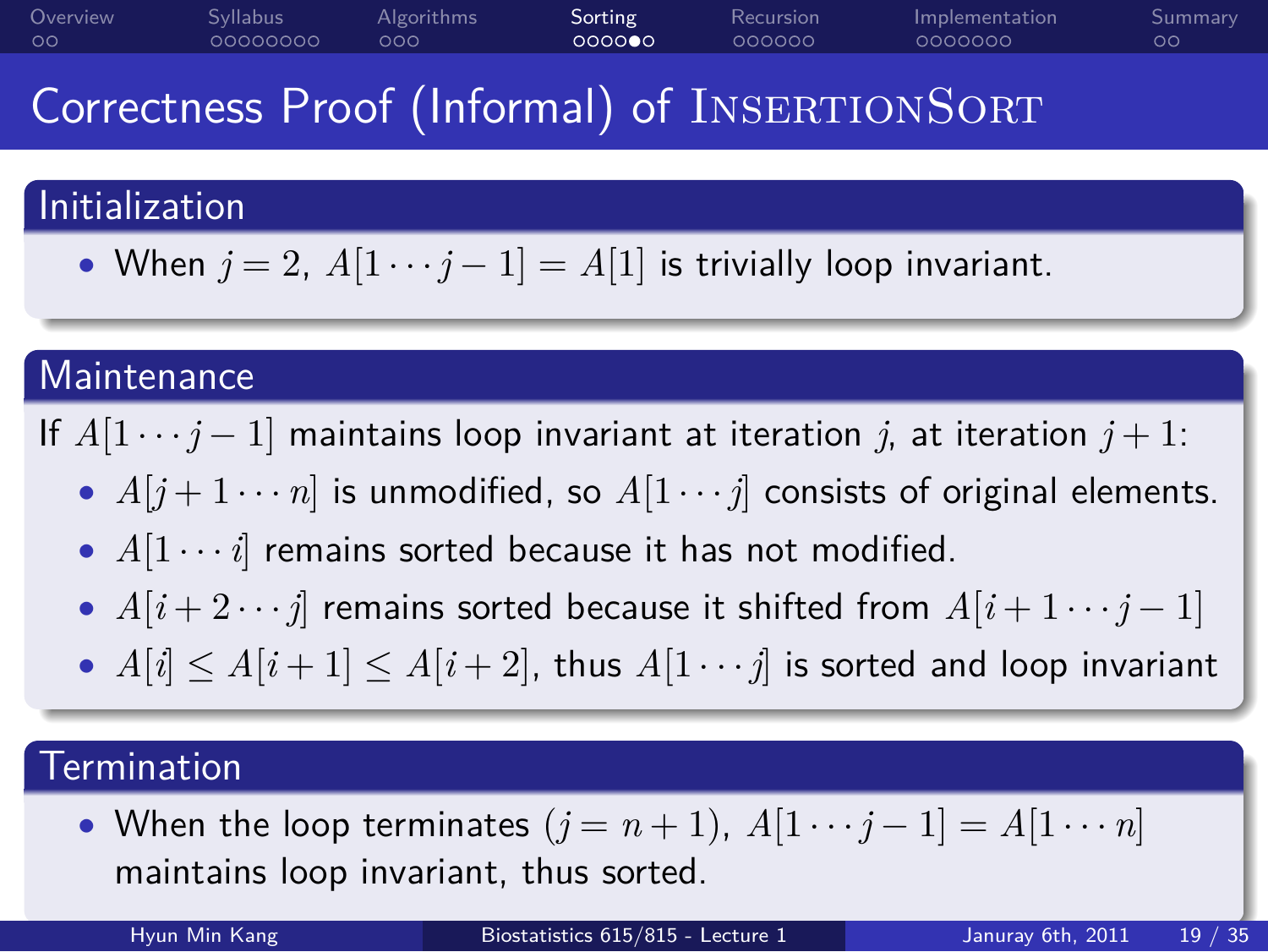| Overview | <b>Syllabus</b> | Algorithms | Sorting | Recursion | Implementation | Summary       |
|----------|-----------------|------------|---------|-----------|----------------|---------------|
| 00       | 00000000        | റററ        | 00000   | 000000    | 0000000        | $\circ \circ$ |
|          |                 |            |         |           |                |               |

#### Time Complexity of INSERTIONSORT

| <b>Worst Case Analysis</b>                                                                   |                                                                     |
|----------------------------------------------------------------------------------------------|---------------------------------------------------------------------|
| for $i = 2$ to $n$<br>do<br>$key = A[j];$<br>$i = j - 1$ ;<br>while $i > 0$ and $A[i] > key$ | c <sub>1</sub> n<br>$c_2(n-1)$<br>$c_3(n-1)$<br>$c_4\sum_{i=2}^n j$ |
| do<br>$A[i+1] = A[i];$<br>$i = i - 1;$                                                       | $c_5 \sum_{j=2}^n (j-1)$<br>$c_6 \sum_{j=2}^n (j-1)$                |
| end<br>$A[i+1] = key;$<br>end                                                                | $c_7(n-1)$                                                          |

 $T(n) = \frac{c_4 + c_5 + c_6}{2}n^2 + \frac{2(c_1 + c_2 + c_3 + c_7) + c_4 - c_5 - c_6}{2}$  $\frac{c_1 + c_4}{2}$  *n* − (*c*<sub>2</sub> + *c*<sub>3</sub> + *c*<sub>4</sub> + *c*<sub>7</sub>)  $= \Theta(n^2)$ 

Hyun Min Kang Biostatistics 615/815 - Lecture 1 Januray 6th, 2011 20 / 35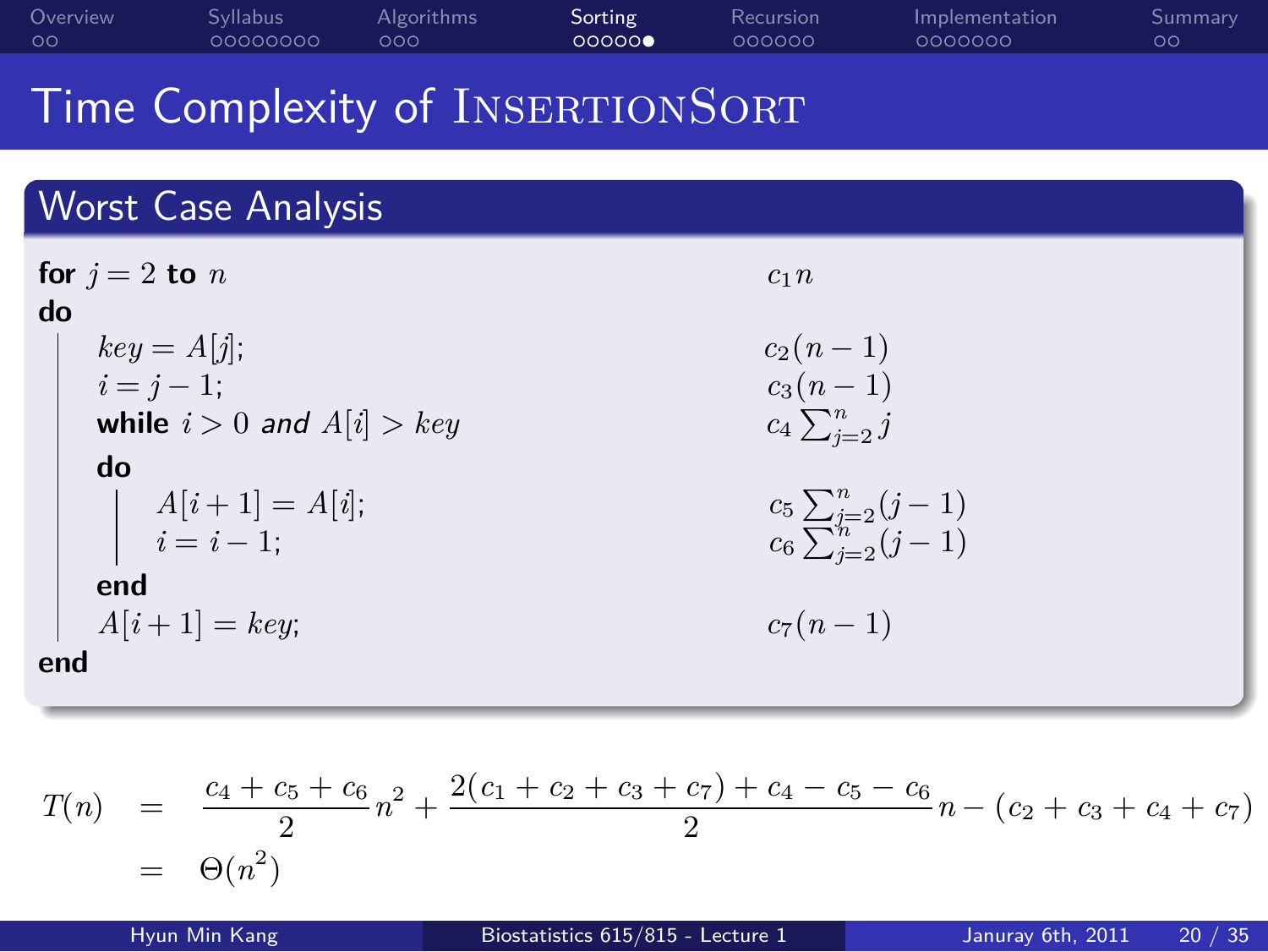| Overview<br>$\circ$ | <b>Syllabus</b><br>00000000                                                                           | Algorithms<br>000                         | Sorting<br>000000 | Recursion<br>$\bullet$ 00000 | Implementation<br>0000000                                              | Summary<br>$\circ$ |
|---------------------|-------------------------------------------------------------------------------------------------------|-------------------------------------------|-------------------|------------------------------|------------------------------------------------------------------------|--------------------|
|                     | <b>Tower of Hanoi</b>                                                                                 |                                           |                   |                              |                                                                        |                    |
| Problem             |                                                                                                       |                                           |                   |                              |                                                                        |                    |
|                     | Input                                                                                                 | smallest to largest<br>• Two empty towers |                   |                              | • A (leftmost) tower with $n$ disks, ordered by size,                  |                    |
|                     |                                                                                                       |                                           |                   |                              | Output Move all the disks to the rightmost tower in the original order |                    |
|                     | Condition<br>• One disk can be moved at a time.<br>• A disk cannot be moved on top of a smaller disk. |                                           |                   |                              |                                                                        |                    |
|                     |                                                                                                       | $\mathbf{r}$                              |                   | $\sim$                       |                                                                        |                    |

How many moves are needed?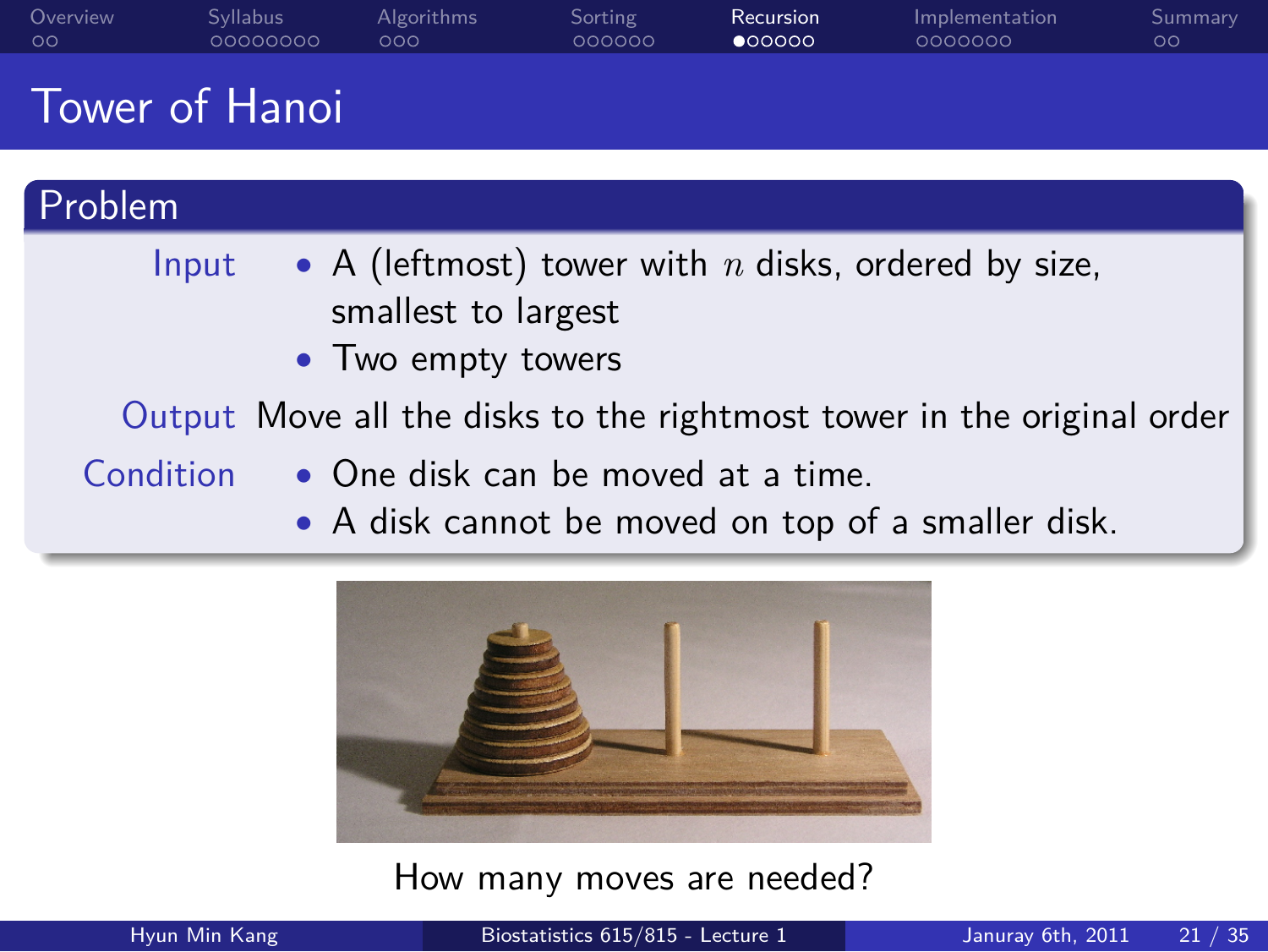

*http://www.youtube.com/watch?v=aGlt2G-DC8c*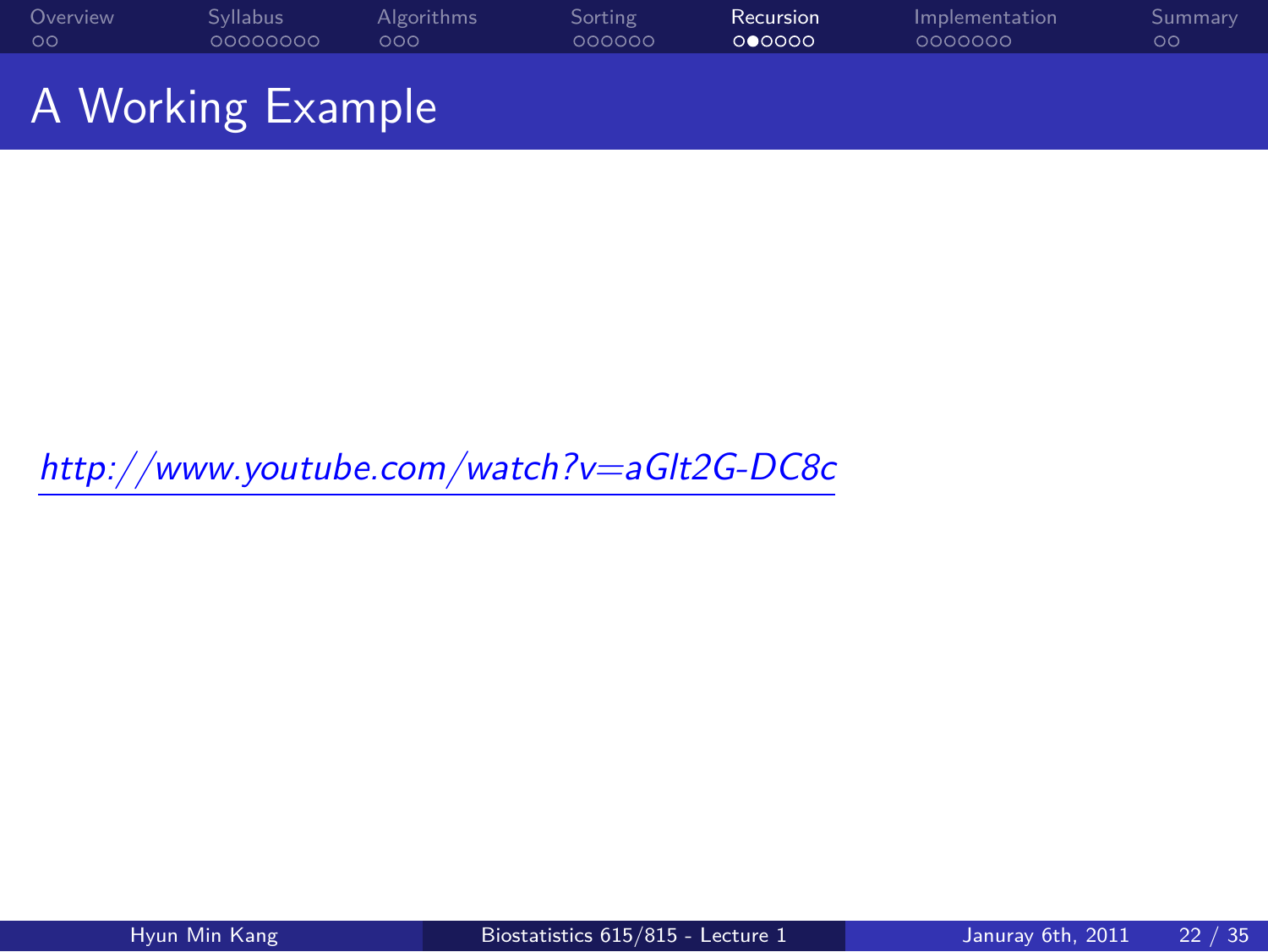Recursion<br>000000 Implementation<br>0000000

#### Think Recursively

Syllabus<br>00000000

# Key Idea

Overview<br>00

*•* Suppose that we know how to move *n −* 1 disks from one tower to another tower.

.. .

Sorting<br>000000

*•* And concentrate on how to move the largest disk.

Algorithms<br>000

# . How to move the largest disk? ..

- *•* Move the other *n −* 1 disks from the leftmost to the middle tower
- *•* Move the largest disk to the rightmost tower
- .. . *•* Move the other *n −* 1 disks from the middle to the rightmost tower

Summary<br>00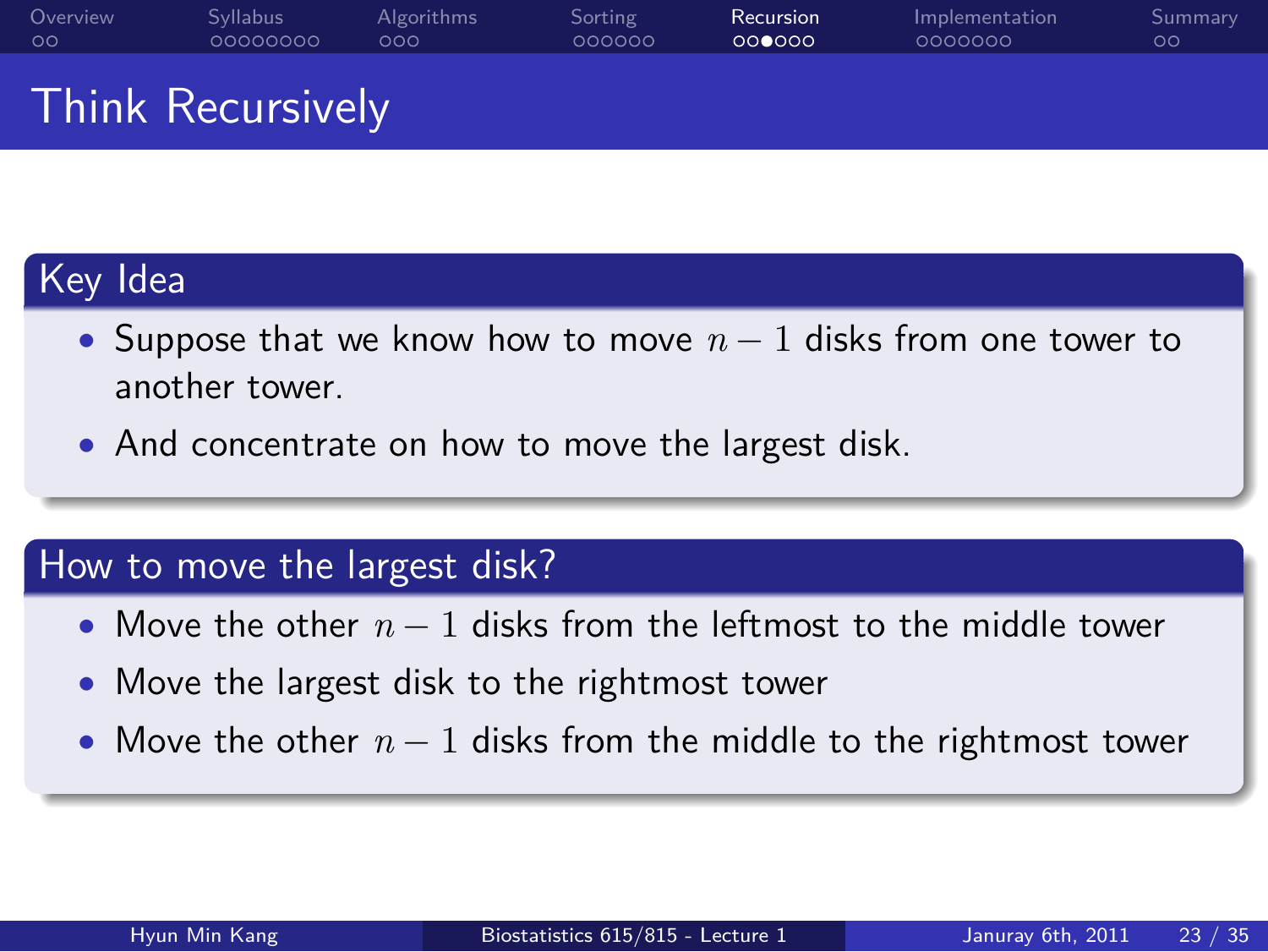#### Overview<br>00 Syllabus<br>00000000 Algorithms<br>000 Sorting<br>000000 Recursion<br>000000 Implementation<br>0000000 Summary<br>00 A Recursive Algorithm for the Tower of Hanoi Problem

# Algorithm TOWEROFHANOI

**Data**:  $n : #$  disks,  $(s, i, d) :$  source, intermediate, destination towers **Result**: *n* disks are moved from *s* to *d* **if**  $n == 0$  **then** 

```
.
end
   do nothing;
else
   TOWEROFHANOI(n-1, s, d, i);
   move disk n from s to d;
   TOWEROFHANOI(n-1, i, s, d);
```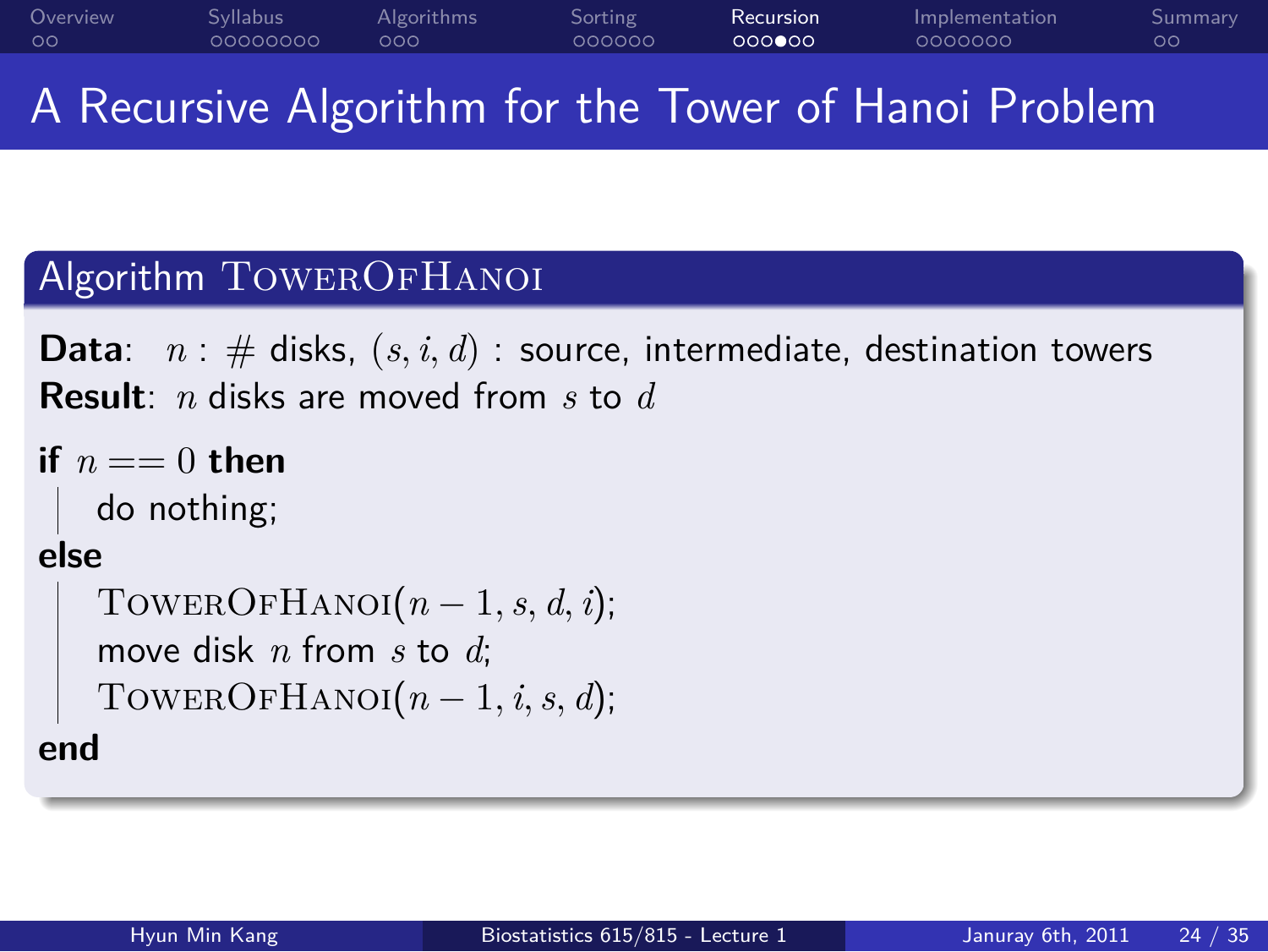

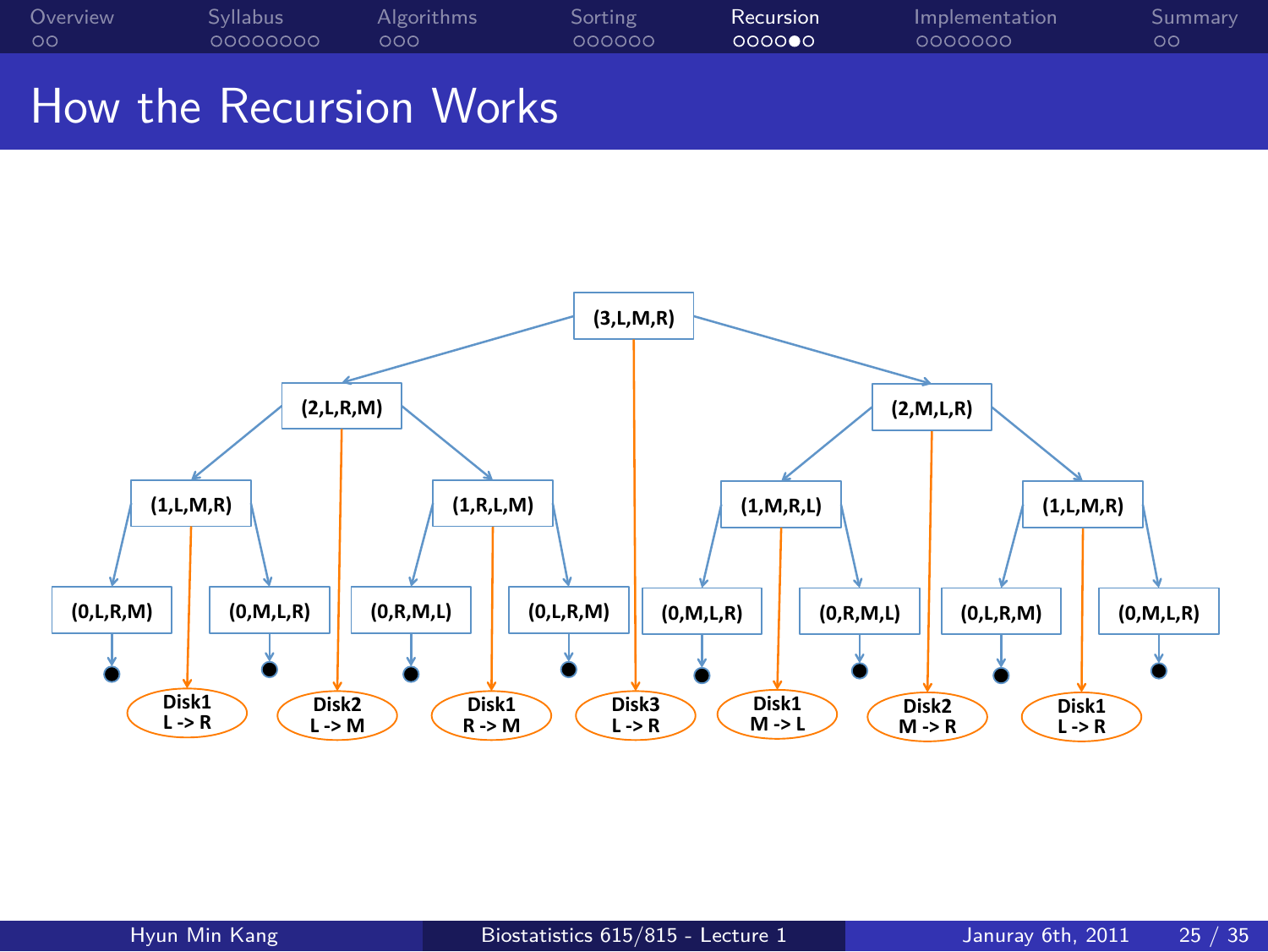#### Analysis of TOWEROFHANOI Algorithm

Sorting<br>000000

.. .

Recursion<br>000000

Implementation<br>0000000

 $\frac{Sun}{OO}$ nary

Algorithms<br>000

### . Correctness ..

Overview<br>00

*•* Proof by induction - Skipping

Syllabus<br>00000000

# . Time Complexity ..

- *• T*(*n*) : Number of disk movements required  $\sqrt{T(0)} = 0$  $\checkmark$  *T*(*n*) = 2*T*(*n* − 1) + 1
- $T(n) = 2^n 1$
- *•* If *n* = 64 as in the legend, it would require 2 <sup>64</sup> *<sup>−</sup>* 1 = 18*,* <sup>446</sup>*,* <sup>744</sup>*,* <sup>073</sup>*,* <sup>709</sup>*,* <sup>551</sup>*,* <sup>615</sup> turns to finish, which is equivalent to roughly 585 billon years if one move takes one second.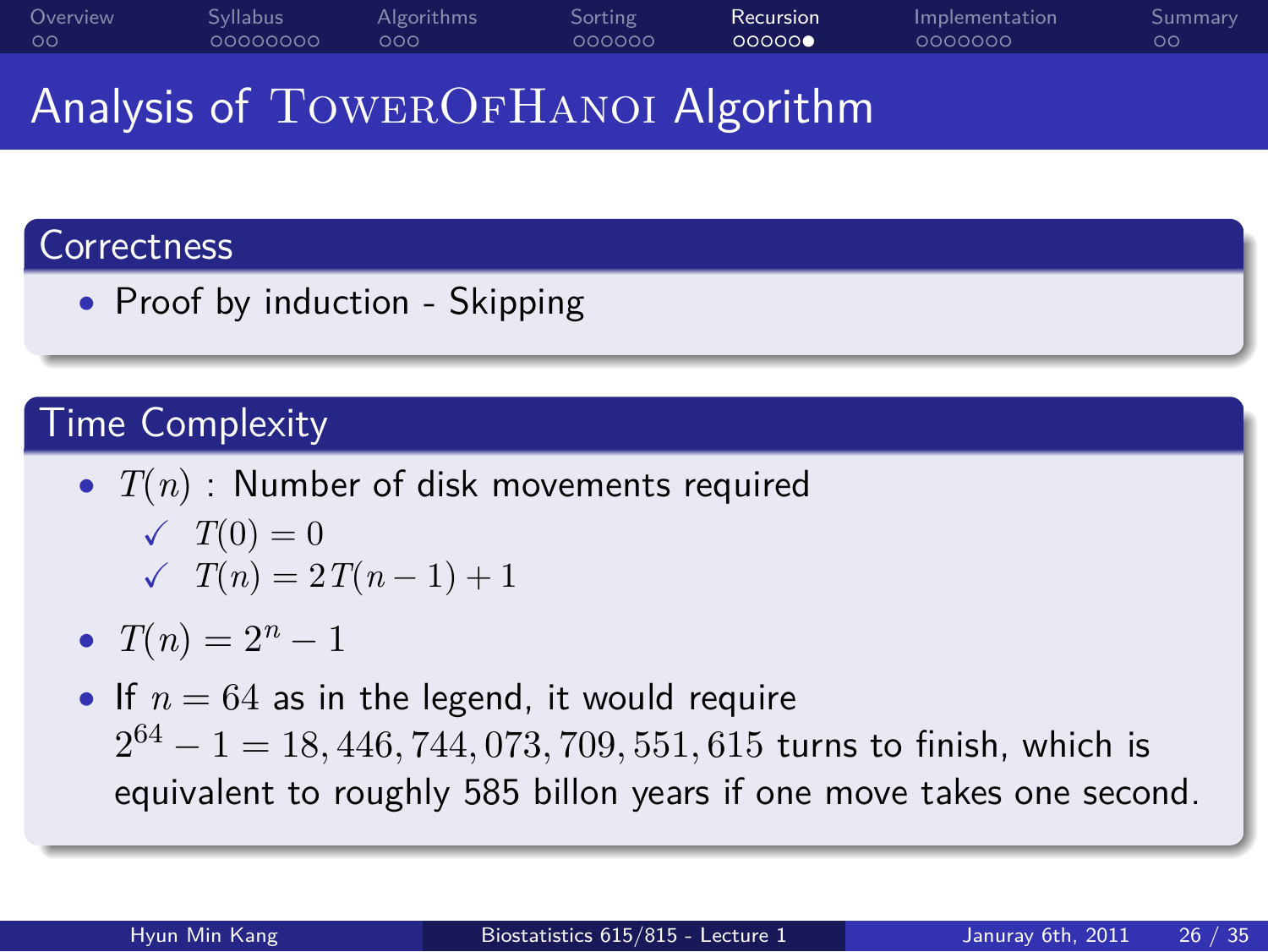#### Getting Started with C++ Writing helloWorld.cpp #include <iostream> // import input/output handling library

Sorting<br>000000

Recursion<br>000000

Implementation<br>●000000

 $\frac{Sun}{OO}$ nary

```
.
}
.. .
int main(int argc, char** argv) {
 std::cout << "Hello, World" << std::endl;
 return 0; // program exits normally
```
Algorithms<br>000

# Compiling helloWorld.cpp

Syllabus<br>00000000

Install Cygwin (Windows), Xcode (MacOS), or nothing (Linux).

.. . user@host:~/\$ g++ -o helloWorld helloWorld.cpp

# Running helloWorld

Overview<br>00

.. . user@host:~/\$ ./helloWorld Hello, World

Hyun Min Kang Biostatistics 615/815 - Lecture 1 Januray 6th, 2011 27 / 35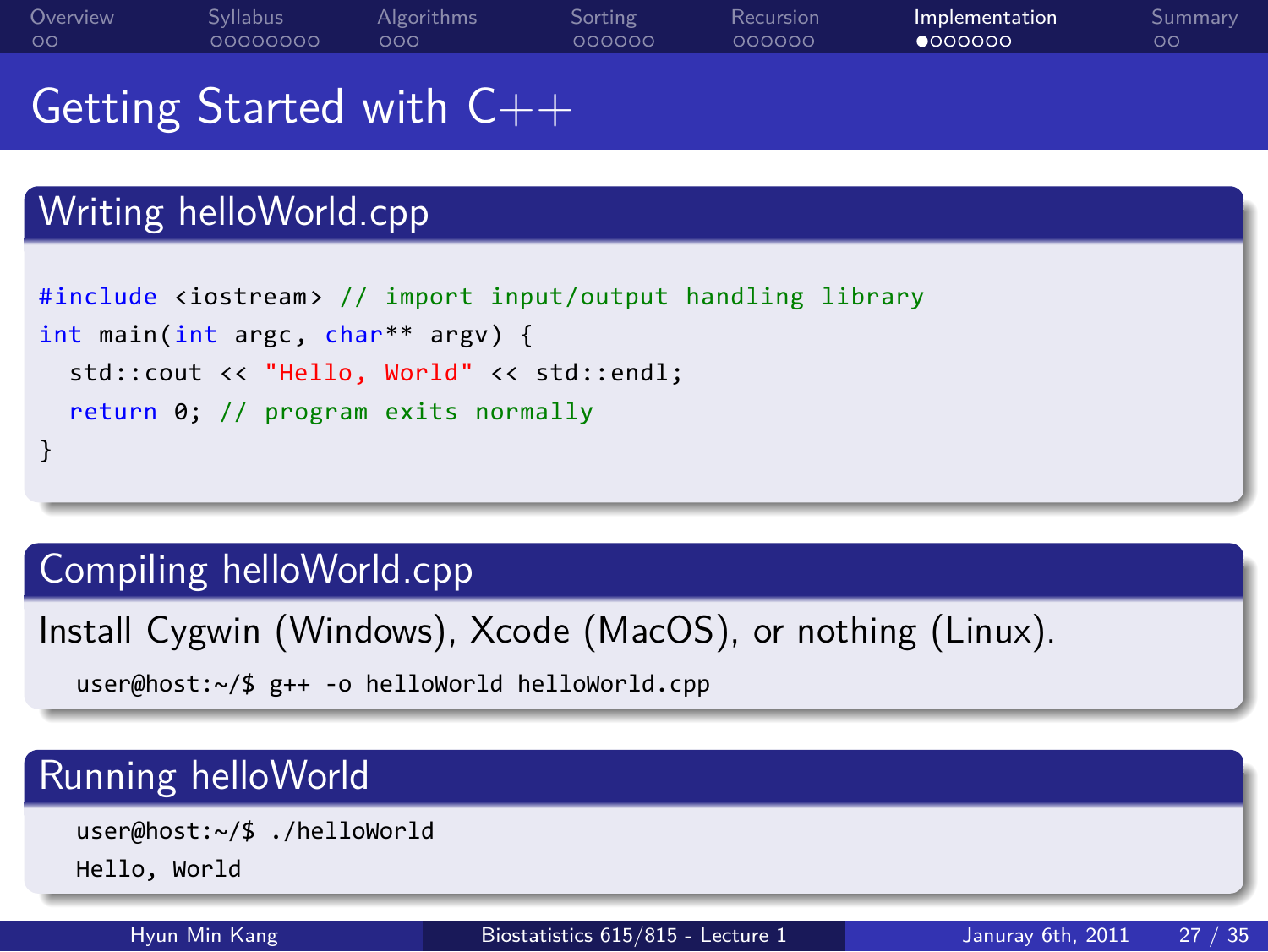Overview<br>00 Syllabus<br>00000000 Algorithms<br>000 Sorting<br>000000 Implementation<br>000000

Summary<br>00

Recursion<br>000000

Implementing TowerOfHanoi Algorithm in C++

# . towerOfHanoi.cpp ..

```
1.<br>128 / Hyun Min Kang Biostatistics 615/815 - Lecture 1 Januray 6th, 2011 28 / 35
#include <iostream>
// recursive function of towerOfHanoi algorithm
void towerOfHanoi(int n, int s, int i, int d) {
 if ( n > 0 ) {
    towerOfHanoi(n-1,s,d,i); // recursively move n-1 disks from s to i
    // Move n-th disk from s to d
    std::cout << "Disk " << n << " : " << s << " -> " << d << std::endl;
    towerOfHanoi(n-1,i,s,d); // recursively move n-1 disks from i to d
  }
}
// main function
int main(int argc, char** argv) {
  int nDisks = atoi(argv[1]); // convert input argument to integer
  towerOfHanoi(nDisks, 1, 2, 3); // run TowerOfHanoi(n=nDisks, s=1, i=2, d=3)
  return 0;
}
```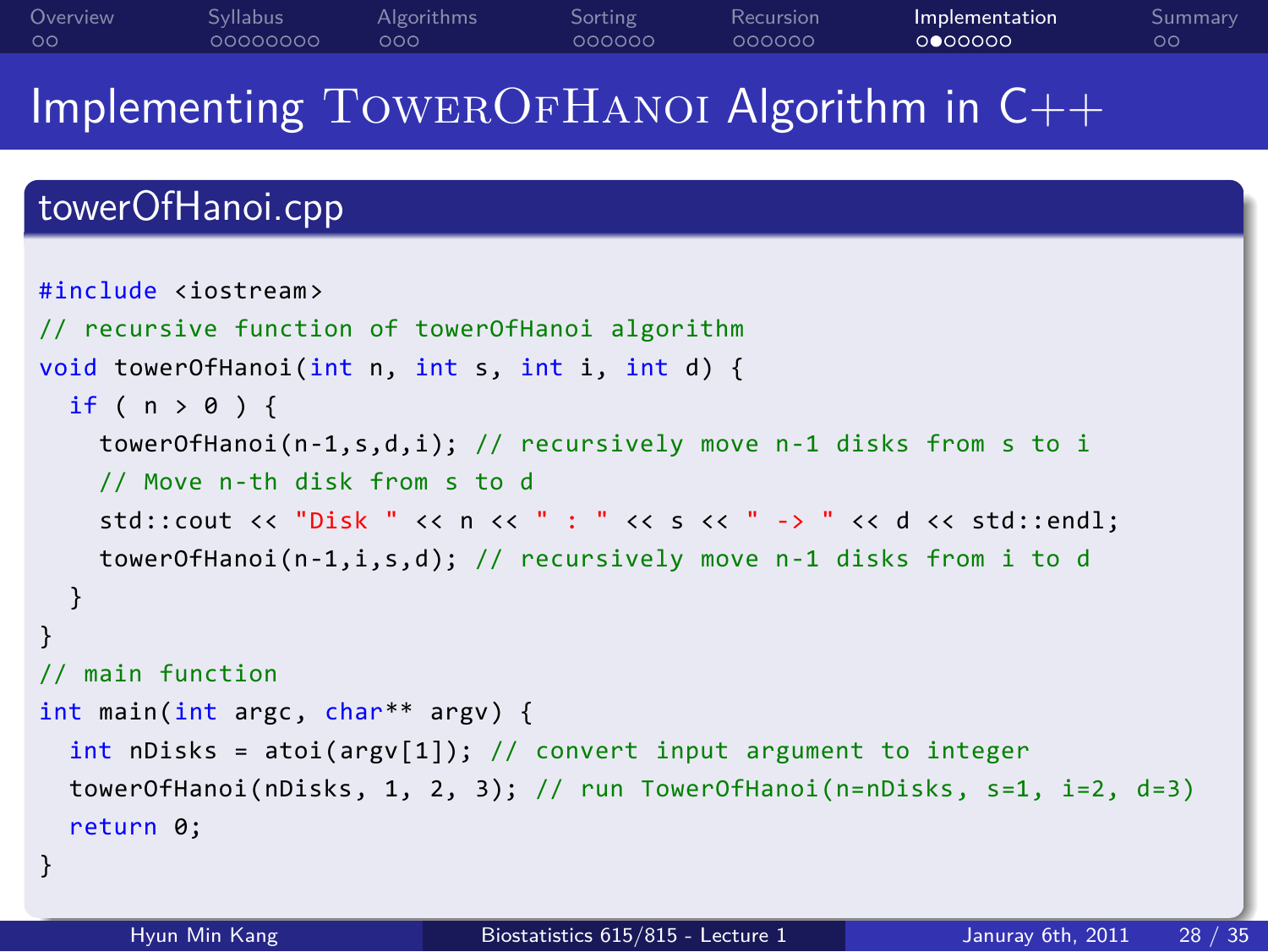#### Overview<br>00 . . . . . . . . Syllabus . . . Algorithms . . . . . . Sorting . . . . . . Recursion Implementation<br>0000000 Summary<br>00

Running TOWEROFHANOI Implementation

| Running towerOfHanoi            |  |  |  |  |  |
|---------------------------------|--|--|--|--|--|
| user@host:~/\$ ./towerOfHanoi 3 |  |  |  |  |  |
| Disk $1 : 1 -> 3$               |  |  |  |  |  |
| Disk $2:1 \rightarrow 2$        |  |  |  |  |  |
| Disk $1:3 \rightarrow 2$        |  |  |  |  |  |
| Disk $3:1 \rightarrow 3$        |  |  |  |  |  |
| Disk $1:2 \rightarrow 1$        |  |  |  |  |  |
| Disk $2:2 \rightarrow 3$        |  |  |  |  |  |
| Disk $1:1 \rightarrow 3$        |  |  |  |  |  |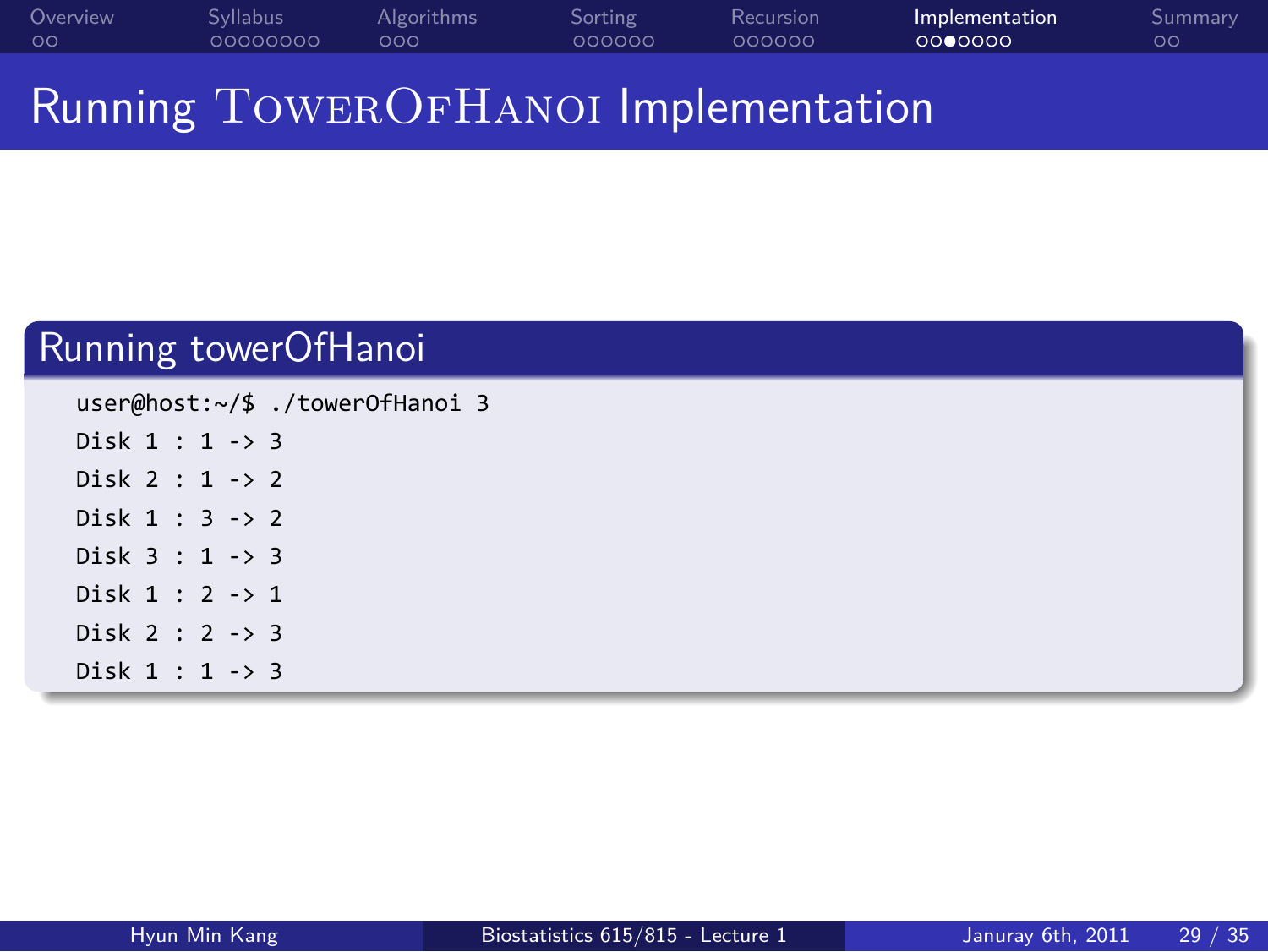#### Implementing INSERTIONSORT Algorithm . insertionSort.cpp - main() function .. . 1 .<br>2011 - Hyun Min Kang Biostatistics 615/815 - Lecture 1 Januray 6th, 2011 30 / 35 #include <iostream> #include <vector> void printArray(std::vector<int>& A); // declared here, defined later void insertionSort(std::vector<int>& A); // declared here, defined later int main(int argc, char\*\* argv) { std::vector<int> v; // contains array of unsorted/sorted values int tok;  $\frac{1}{2}$  // temporary value to take integer input while ( std::cin >> tok ) // read an integer from standard input v.push\_back(tok) // and add to the array std::cout << "Before sorting:"; printArray(v); // print the unsorted values insertionSort(v); // perform insertion sort std::cout << "After sorting:"; printArray(v); // print the sorted values return 0; }

Sorting<br>000000

Recursion<br>000000

Implementation<br>000**0**000

Summary<br>00

Overview<br>00

. . . . . . . . Syllabus . . . Algorithms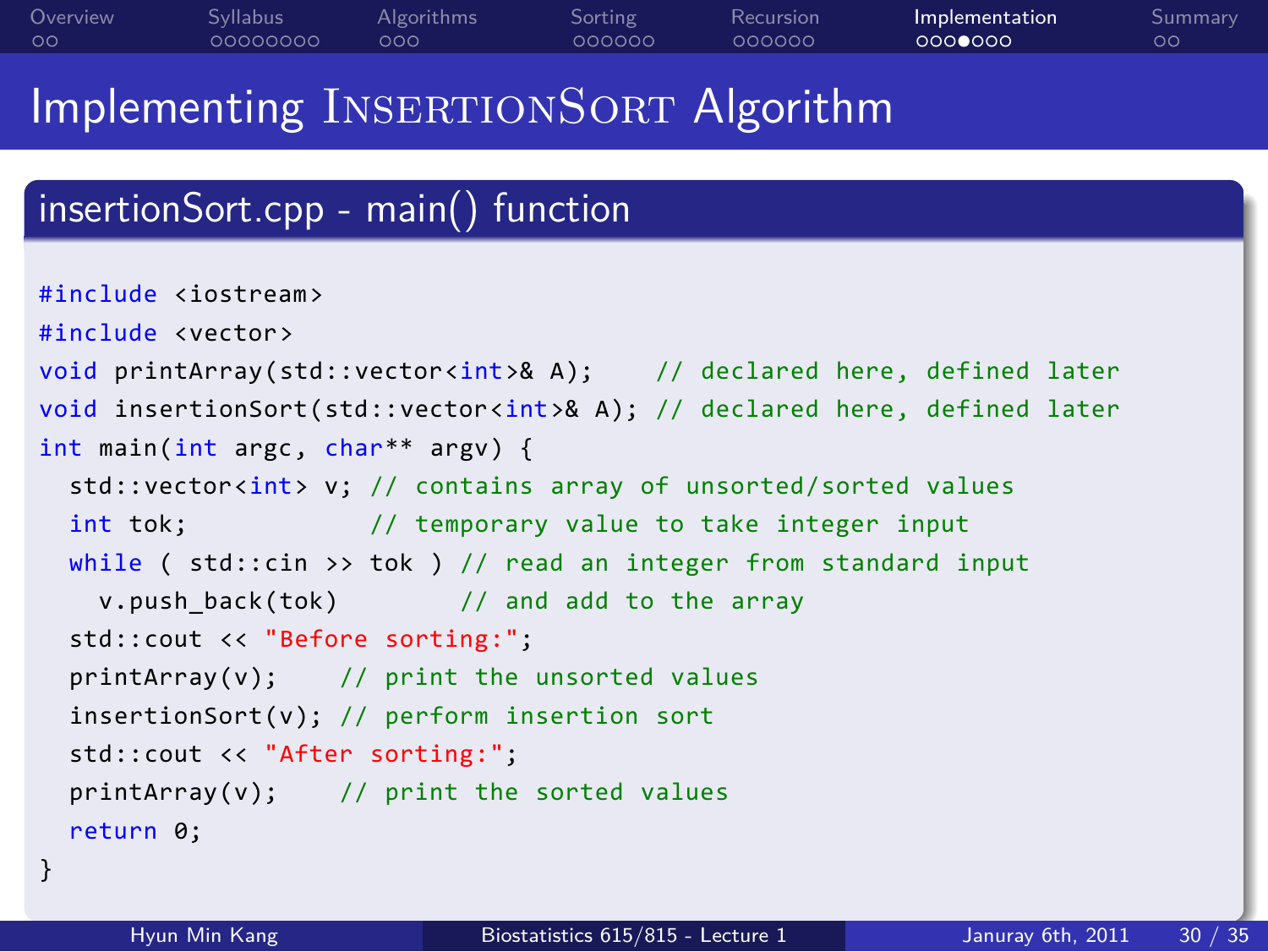Overview<br>00 . . . . . . . . Syllabus . . . Algorithms Sorting<br>000000 Recursion<br>000000 Implementation<br>0000000  $\frac{Sum}{ }$ mary Implementing INSERTIONSORT Algorithm

#### . insertionSort.cpp - printArray() function ..

```
.
}
// print each element of array to the standard output
void printArray(std::vector<int>& A) { // call-by-reference : will explain later
 for(int i=0; i < A.size(); ++i) {
   std::cout << " " << A[i];
 }
 std::cout << std::endl;
```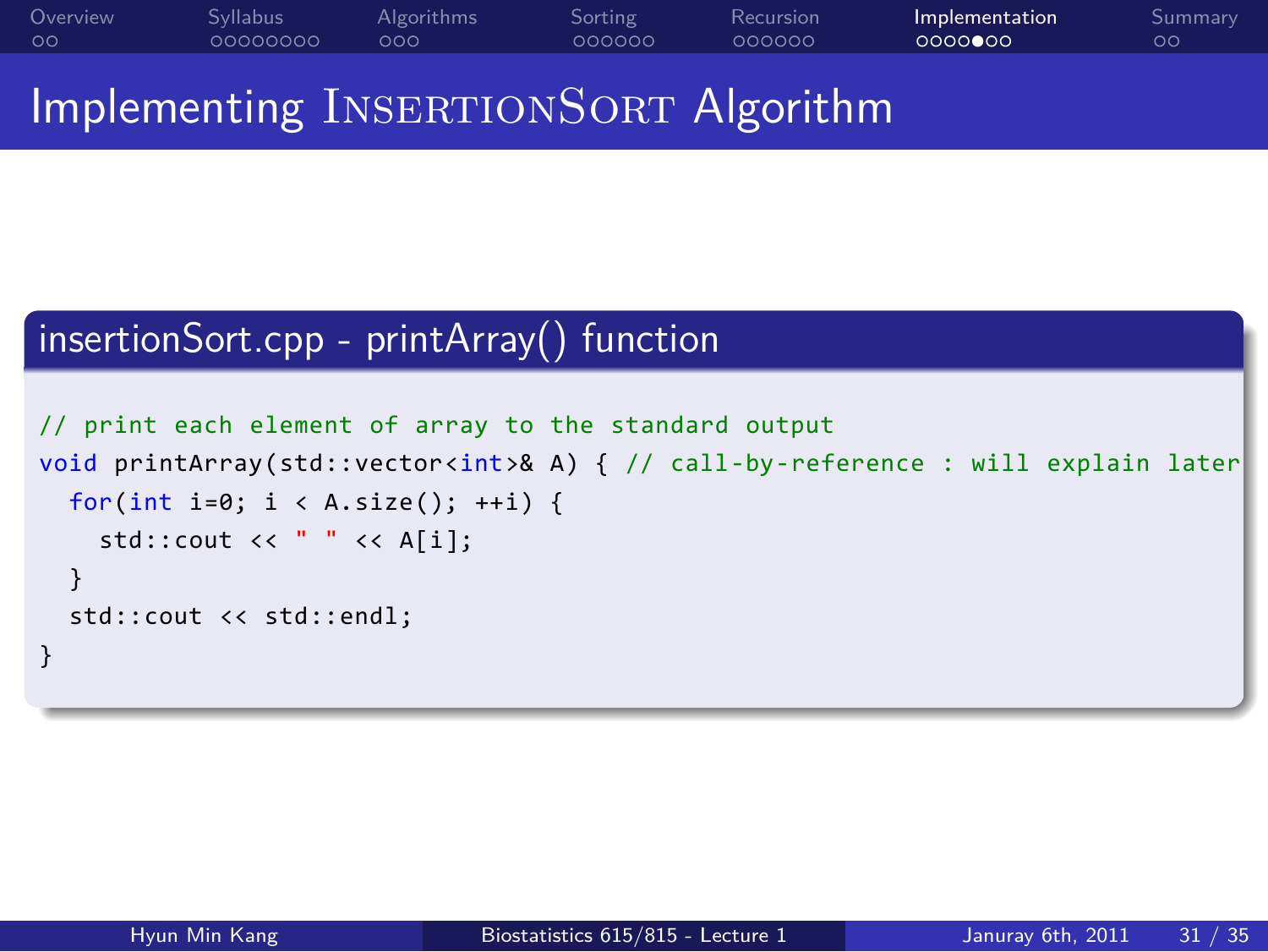#### Overview<br>00 . . . . . . . . Syllabus . . . Algorithms Sorting<br>000000 Recursion<br>000000 Implementation<br>0000000 Summary<br>00 Implementing INSERTIONSORT Algorithm

#### . insertionSort.cpp - insertionSort() function ..

```
.
}
.. .
// perform insertion sort on A
void insertionSort(std::vector<int>& A) { // call-by-reference
 for(int j=1; j < A.size(); ++j) { // 0-based index
   int key = A[j]; // key element to relocate
   int i = j-1; // index to be relocated
   while( (i >= 0) && (A[i] > key) ) { // find position to relocate
    A[i+1] = A[i]; // shift elements
     --i; // update index to be relocated
   }
   A[i+1] = key; // relocate the key element
 }
```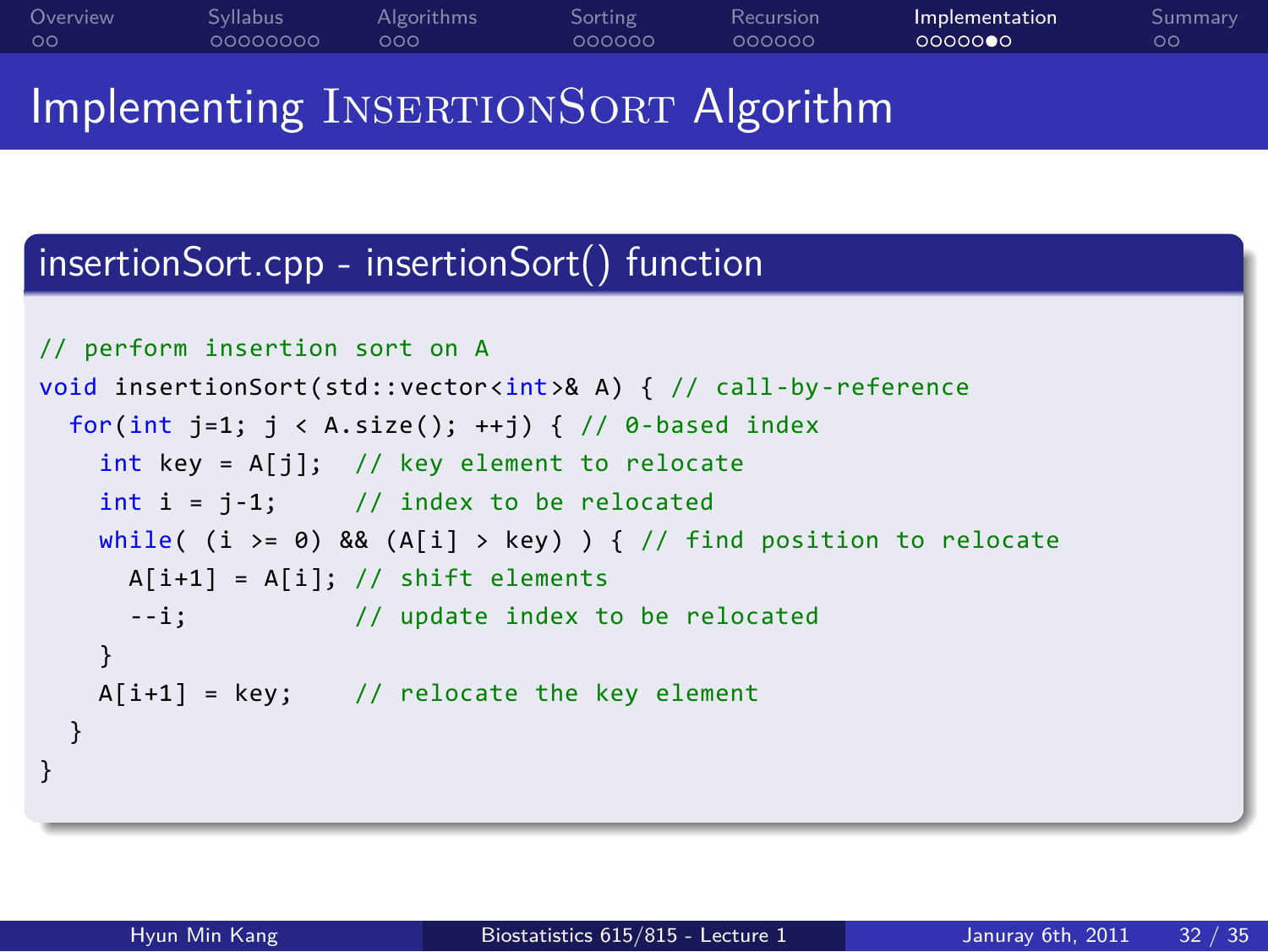#### Overview<br>00 Syllabus<br>00000000 Algorithms<br>000 Sorting<br>000000 Recursion<br>000000 Implementation<br>0000000 Summary<br>00

#### Running INSERTIONSORT Implementation

. Test with small-sized data (in Linux) ..

```
.. .
 user@host:~/$ seq 1 20 | shuf | ./insertionSort
 Before sorting: 18 9 20 3 1 8 5 19 7 16 17 12 2 15 14 10 13 6 11 4
 After sorting: 1 2 3 4 5 6 7 8 9 10 11 12 13 14 15 16 17 18 19 20
```
# . Running time evaluation with large data ..

```
user@host:~/$ time sh -c 'seq 1 100000 | shuf | ./insertionSort > /dev/null'
real 0m24.615s
user 0m24.650s
sys 0m0.000s
user@host:~/$ time sh -c 'seq 1 100000 | shuf | /usr/bin/sort -n > /dev/null'
real 0m0.238s
user 0m0.250s
sys 0m0.020s
```
. /usr/bin/sort is orders of magnitude faster than insertionSort .. .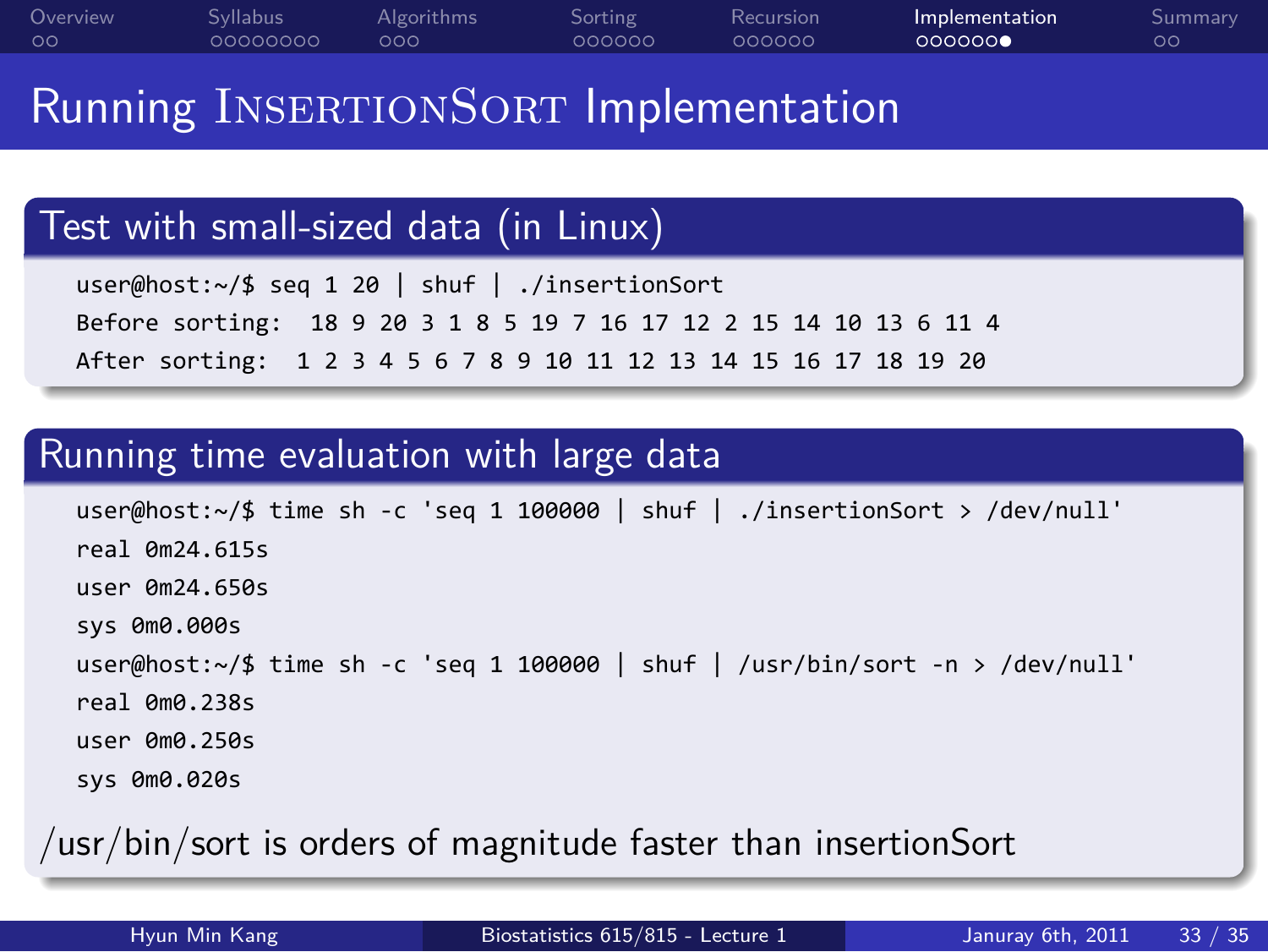#### Overview<br>00 Syllabus<br>00000000 Algorithms<br>000 Sorting<br>000000 Recursion<br>000000 Implementation<br>0000000 . . Summary Summary

- *•* Algorithms are sequences of computational steps transforming inputs into outputs
- *•* Insertion Sort
	- $\checkmark$  An intuitive sorting algorithm
	- $\checkmark$  Loop invariant property
	- $\checkmark$   $\Theta(n^2)$  time complexity
	- $\checkmark$  Slower than default sort application in Linux.
- *•* A recursive algorithm for the Tower of Hanoi problem
	- $\checkmark$  Recursion makes the algorithm simple
	- $\checkmark$  Exponential time complexity
- *•* C++ Implementation of the above algorithms.